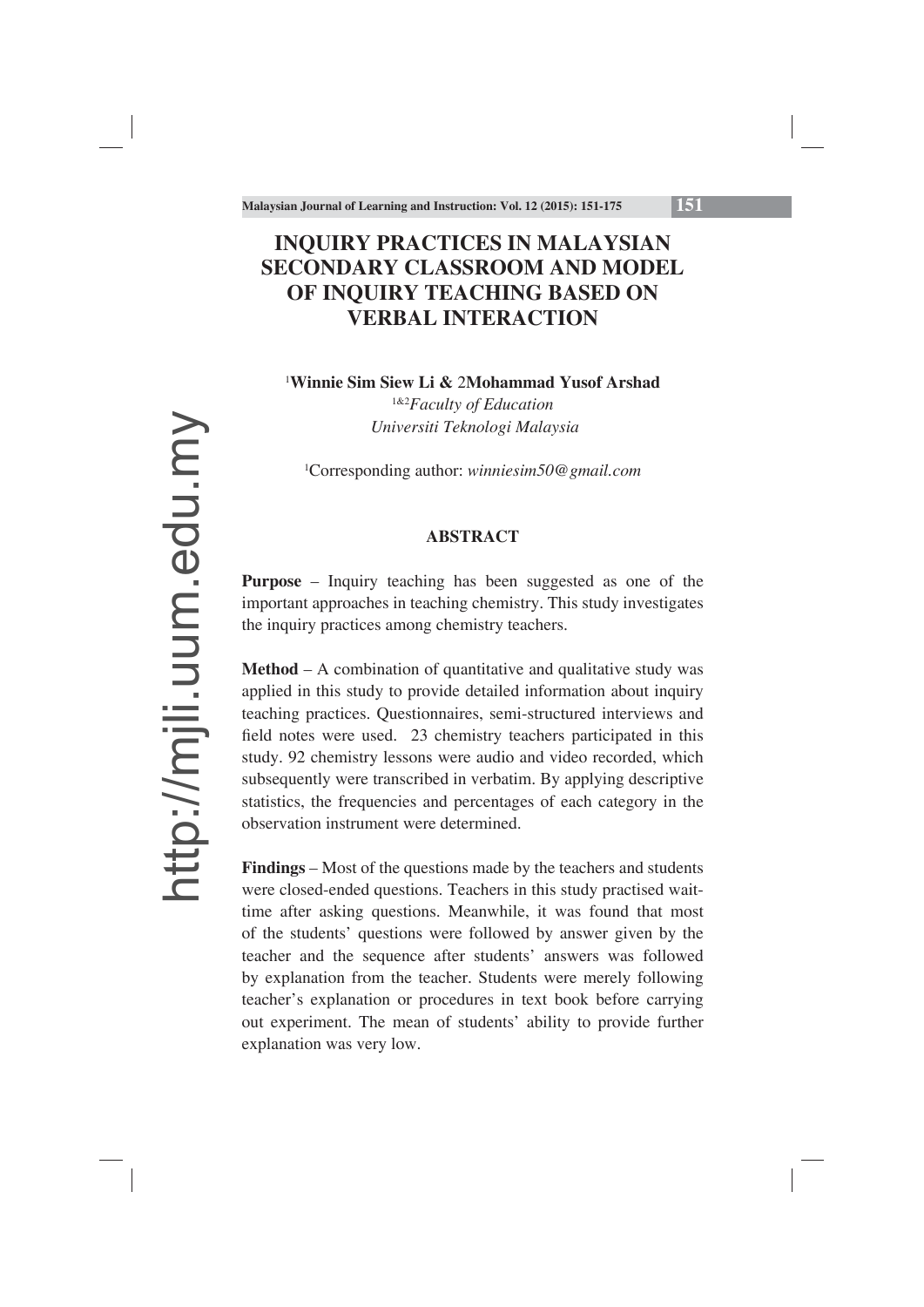**Significance** – A model of inquiry teaching based on verbal interaction was proposed as a guide for chemistry teachers to implement inquiry teaching in order to be in line with the Malaysian National Science Education Standards.

**Keywords**: Inquiry teaching, wait-time, verbal interaction, macroscopic, submicroscopic, symbolic, multiple levels of representation.

#### **INTRODUCTION**

Inquiry teaching has been continuously suggested as one of the teaching approaches in Malaysia since 1972. In 1972, modern pure science subjects, i.e. chemistry, physics and biology were introduced in ten secondary schools. Syllabus used were modified based on Nuffield 'O' Level from England and was then named as Modern Chemistry, Modern Physics and Modern Biology respectively (Chin, 2004). Among the objectives outlined in the syllabus was application of inquiry approach, student-centred and activity-focused. However, inquiry teaching at that time could not be implemented successfully due to lack of physical facilities such as apparatus and availability of laboratories (Tamby Subahan, 1999).

In 1989, an integrated curriculum for secondary schools was introduced. The aim of this curriculum was to provide and enhance students with knowledge and scientific skills, as well as to equip students with scientific values (Sulaiman Ngah, 1998). In order to achieve the objectives, inquiry approach is required. Hence, revised science curriculum which emphasizes on thoughtful learning was introduced in 2003 (Ministry of Education, 2002). To ensure improvement in Malaysia's performance in the next Trends in International Mathematics and Science Study (TIMSS) and Programme for International Student Assessment (PISA) cycle, High Order Thinking Skills were emphasised (Ministry of Education, 2012), which inquiry approach had been suggested as one of the teaching approaches in order to enhance thoughtful learning and inculcate higher order thinking skills. To ensure improvement in Malaysia's performance in the next Trends in International Mathematics and Science Study (TIMSS) and Programme for International Student Assessment (PISA) cycle, High Order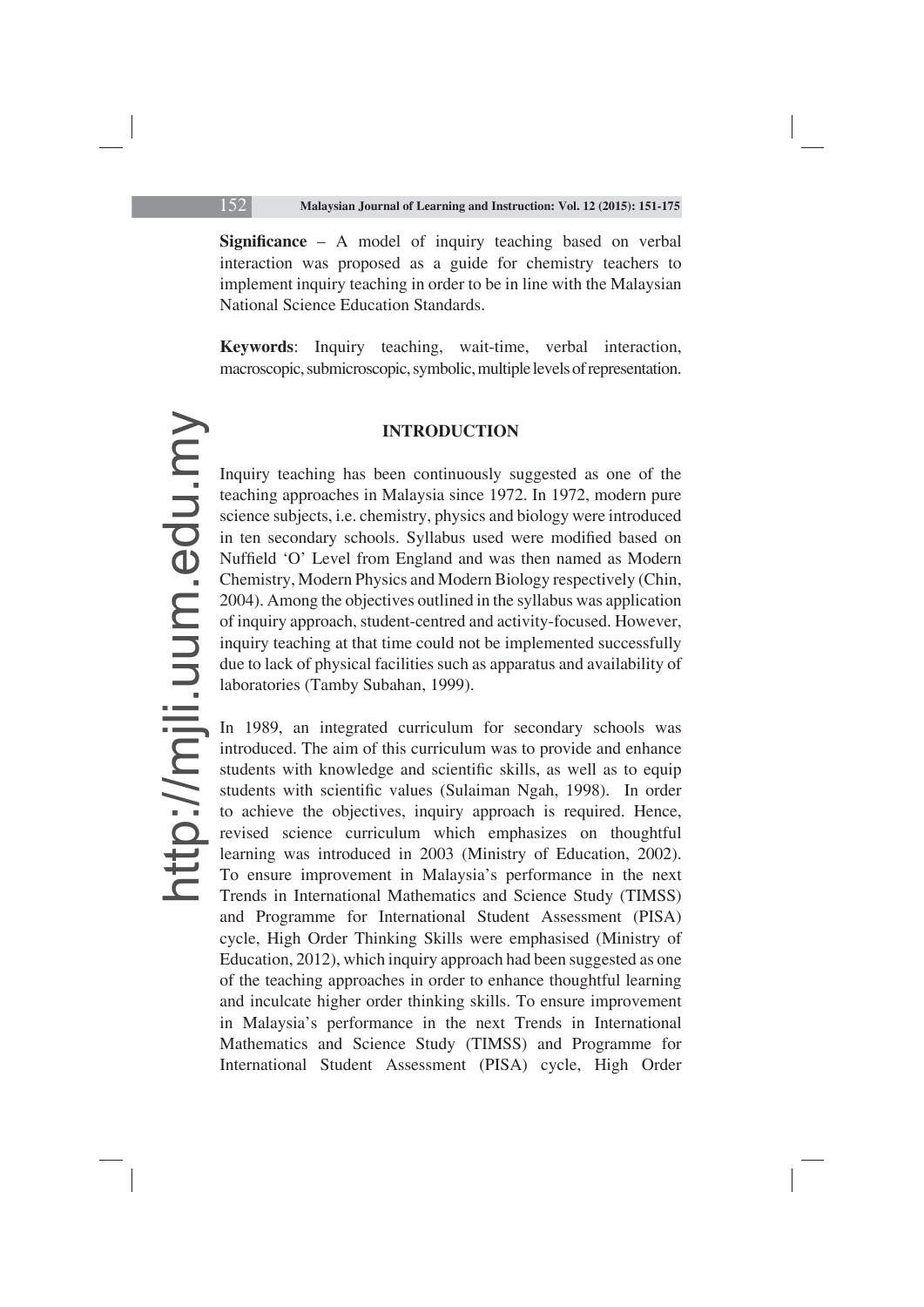Thinking Skills (HOTS) were emphasised (Ministry of Education, 2012). In order to implement HOTS, inquiry approach has been suggested as one of the teaching approaches in order to enhance thoughtful learning and inculcate higher order thinking skills.

This approach which emphasises on thinking is very important in producing students who are capable to think and communicate scientifically, which are essential to produce students that are competitively competent at international level.

Currently, inquiry teaching remains as one of the main teaching approaches in teaching chemistry (Curriculum Development Centre, 2005, 2006, 2012, 2013). Inquiry approach is one of the best approaches in teaching science subjects (Melville & Bartley, 2010). Furthermore, reformation in science and mathematics education had also emphasised this teaching approach (Audet & Jordan, 2003; Aulls & Shore, 2008) as this approach focused on active participation of students, ability of the students to ask scientifically oriented questions (National Research Council, 2000; Curriculum Development Centre, 2001a) and most importantly students' involvement in investigation to find the solutions to scientific questions (National Research Council, 2000; Curriculum Development Centre, 2001; Zurida, Syarifah Norhaidah, & Mohd. Ali, 2005) which had been proven to enhance students' thinking skills (Mumba, Chabalengula, & Hunter, 2007; Minner, Levy, & Century, 2010; Opara & Oguzor, 2011) and students' science process skills (Lunetta, Hofstein, & Clough, 2007; Simsek & Kabapinar, 2010).

Inquiry teaching emphasises thorough understanding of subject matter. In learning chemistry, understanding of subject matter of multiple representation levels, namely macroscopic, submicroscopic and symbolic are vital. Macroscopic refers to phenomenon that can be seen using senses; submicroscopic focused on particulate theory of matter, in terms of atom, molecule or ion; and symbolic, focused on formula and equation (Johnstone, 1991, 2000; Beall, Trimbur, & Weininger, 1994; Limniou & Papadopoulos, 2011; Jaber & BouJaoude, 2012). Students should be able to understand and master the chemistry concepts at macroscopic, submicroscopic and symbolic levels. They should also be able to integrate between these multiple representation levels to ensure thorough understanding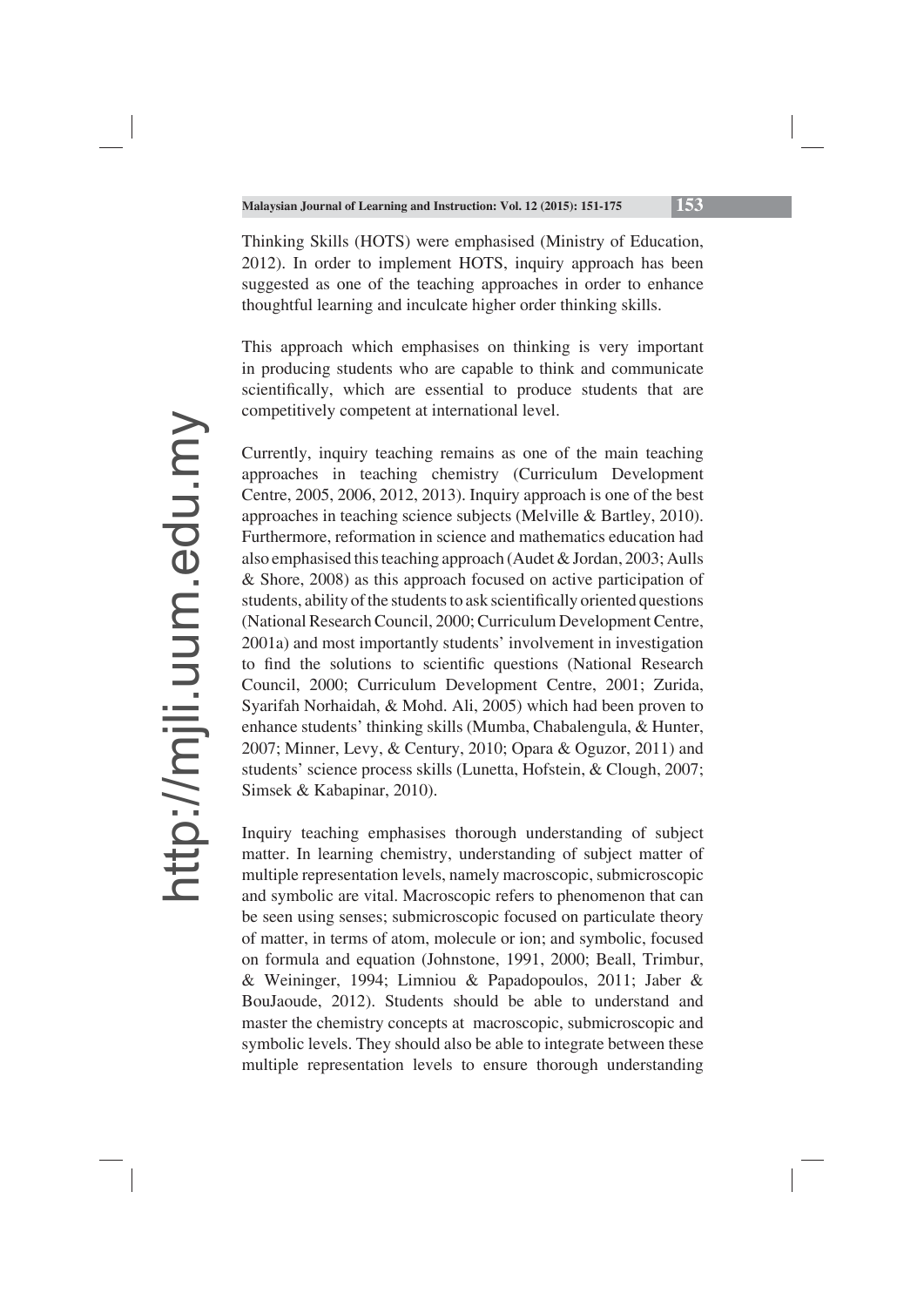of chemistry concepts. This means that they could link what they observe (macroscopic) and able to explain using particulate theory of matter (submicroscopic level) as well as writing chemical equations (symbolic level).

Although the benefits of inquiry approach to students were widely known, only a handful of teachers applied this approach in their teaching (Keys & Bryan, 2001). Furthermore, the implementation of inquiry approach by these teachers was based on their own understanding of this approach, as reported by Keys and Bryan (2001) and Llewellyn (2011), which were not in line with the National Science Education Standards (National Research Council, 2000). In Malaysia, there was a gap between implementation of teaching approach by teachers and as required in science curriculum (Curriculum Development Centre, 2001b; Noor Akmar, 2007; Nurfaradilla, Zakiah, Shanti & Lilia, 2010).

Inquiry practices must be practiced effectively in order to ensure quality of education. Although there was vast research on inquiry teaching, nevertheless, there was lack of research conducted on the process of inquiry teaching by teachers who applied this approach. One way to investigate the effectiveness of inquiry teaching is through verbal interaction. Verbal interaction is anything that is being uttered and this type of interaction could be used to investigate process of interaction that occurred in classroom (Flanders, 1970; Eggleston, Galton, & Jones, 1975; Malamah-Thomas, 1987; Mohamed Najib & Mohammad Yusof, 1995; Brandon, Taum, Young & Pottenger, 2008). Verbal interaction could be in the form of teacher's question, teacher's statement, student's question, student's statement and silence or confusion (Flanders, 1970; Malamah-Thomas, 1987; Mohamed Najib, 1997). The essential component of inquiry teaching is questioning. Teachers should ask open type questions which trigger students to think. Meanwhile, students should be able to ask scientifically oriented question, open question which leads them to carry out investigation to find answer to scientifically oriented question. Open question involves divergent and evaluation thinking (Martin, Sexton, Franklin, Gerlovich & McElroy, 2009). Besides that, in inquiry teaching, teachers should allocate silence after asking question and after students' response. This silence is also known as wait-time. Wait-time is important to provide sufficient time for students to think and response to questions asked by teachers (Rowe,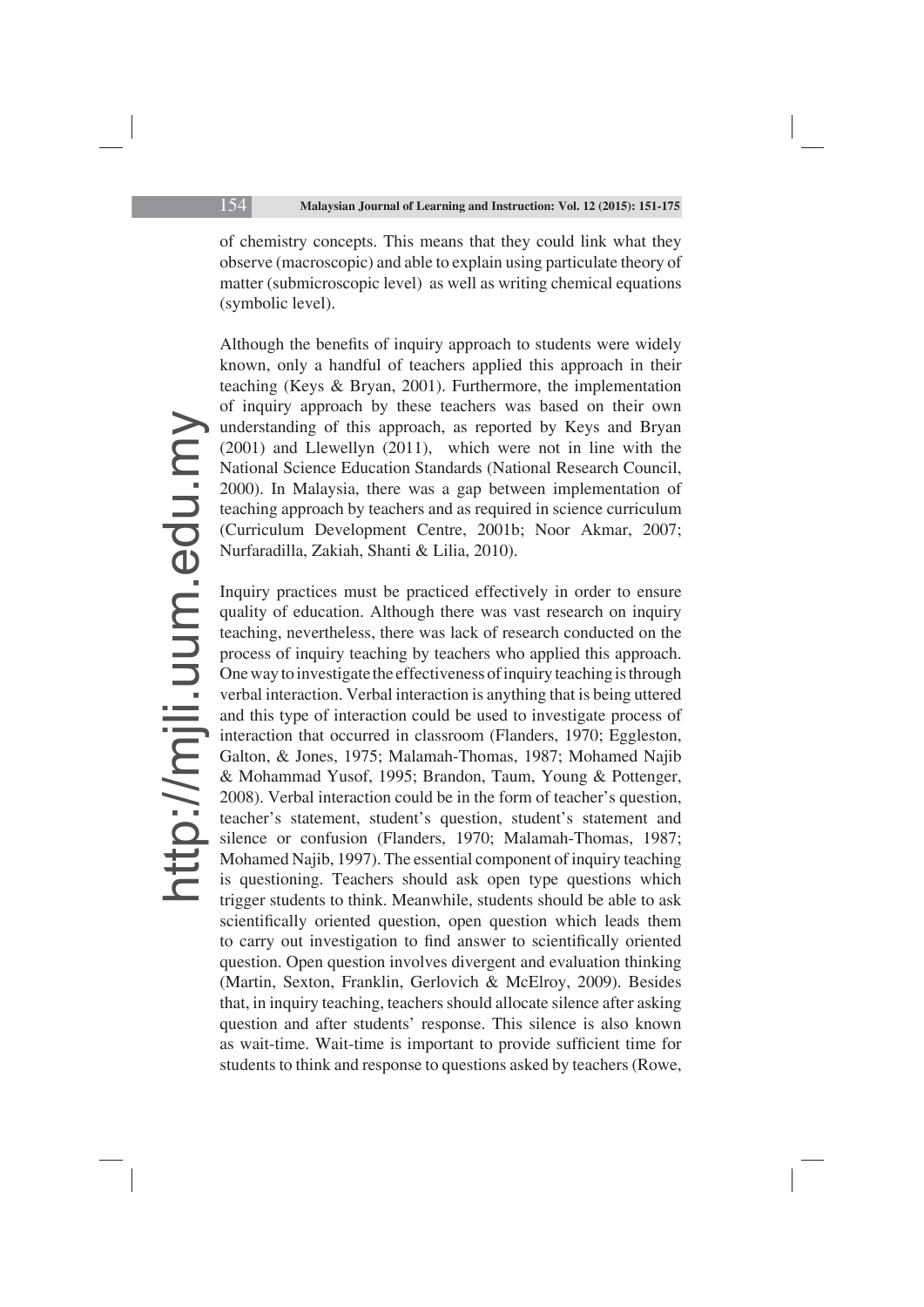1974, 1986; Haigh, 2010). There are two types of wait-time; waittime one, silence after teacher's question and wait-time two, silence after students' response. Hence, this study investigates the sequence after teacher's questions and students' response as well as type of teacher's and students' questions.

Based on Figure 1, there are five essential features of inquiry classroom. The five essential features include learner engagement in scientifically oriented questions, learner gives priority to evidence in responding to questions, learner formulates explanations from evidence, learner connects explanation to scientific knowledge and learner communicates and justifies explanation (National Research Council, 2000). The first essential feature is students should be able to ask scientifically oriented questions. Second feature is students involve in group activities to collect data and evidence in responding to questions investigated. Students should also be able to provide further explanation based on the third, fourth and fifth features of inquiry classroom. Hence, the study also investigates group activities and students' ability to provide further explanation.

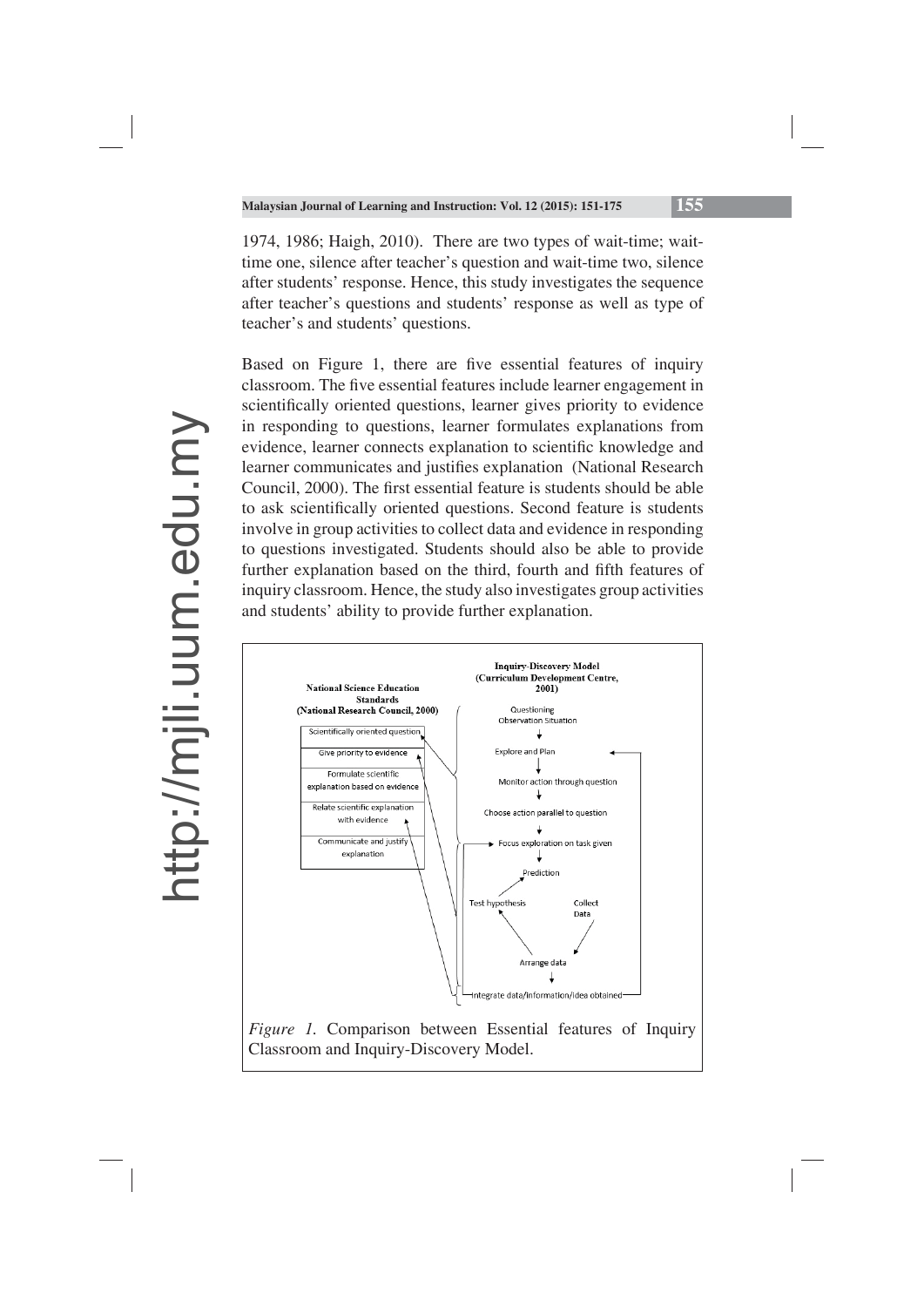In Malaysia, inquiry model that has been introduced is Inquiry-Discovery Model by Curriculum Development Centre (2001a). In comparison with the five essential features of inquiry classroom stated in National Science Education Standards (National Research Council, 2000), Inquiry-Discovery Model has yet to fulfil two essential features as shown in Figure 1. Specifically, there is still lack of focus on how learner formulates explanations from evidence and how learner communicates and justifies explanation. Hence, a model of inquiry teaching practices based on verbal interaction is proposed based on findings obtained from this study to shed some light to chemistry curriculum developers, as well as to chemistry teachers.

#### **OPERATIONAL DEFINITIONS**

Inquiry teaching- This approach is based on scientific activity and involves student and application of five aspects of inquiry learning according to National Science Education Standards.

Wait-time - 'silence' after asking questions and after students' response. Wait-time one is 'silence' after teacher's question. Waittime two is silence after students' response.

Verbal interaction - Refers to talk between teacher and student, between students and other students. This may be in the form of teacher's and students' questions and statements.

Multiple levels of interaction - Understanding of chemistry concepts needs conceptual understanding at three perspectives; at macroscopic, submicroscopic and symbolic levels.



Macroscopic - Understanding of chemistry concepts which focuses on materials and phenomena that can be seen with eyes.

Submicroscopic - Understanding of chemistry concepts at particulate theory of matter (atom, molecules or ions).

Symbolic - Understanding of chemistry concepts which focuses on formula and equation.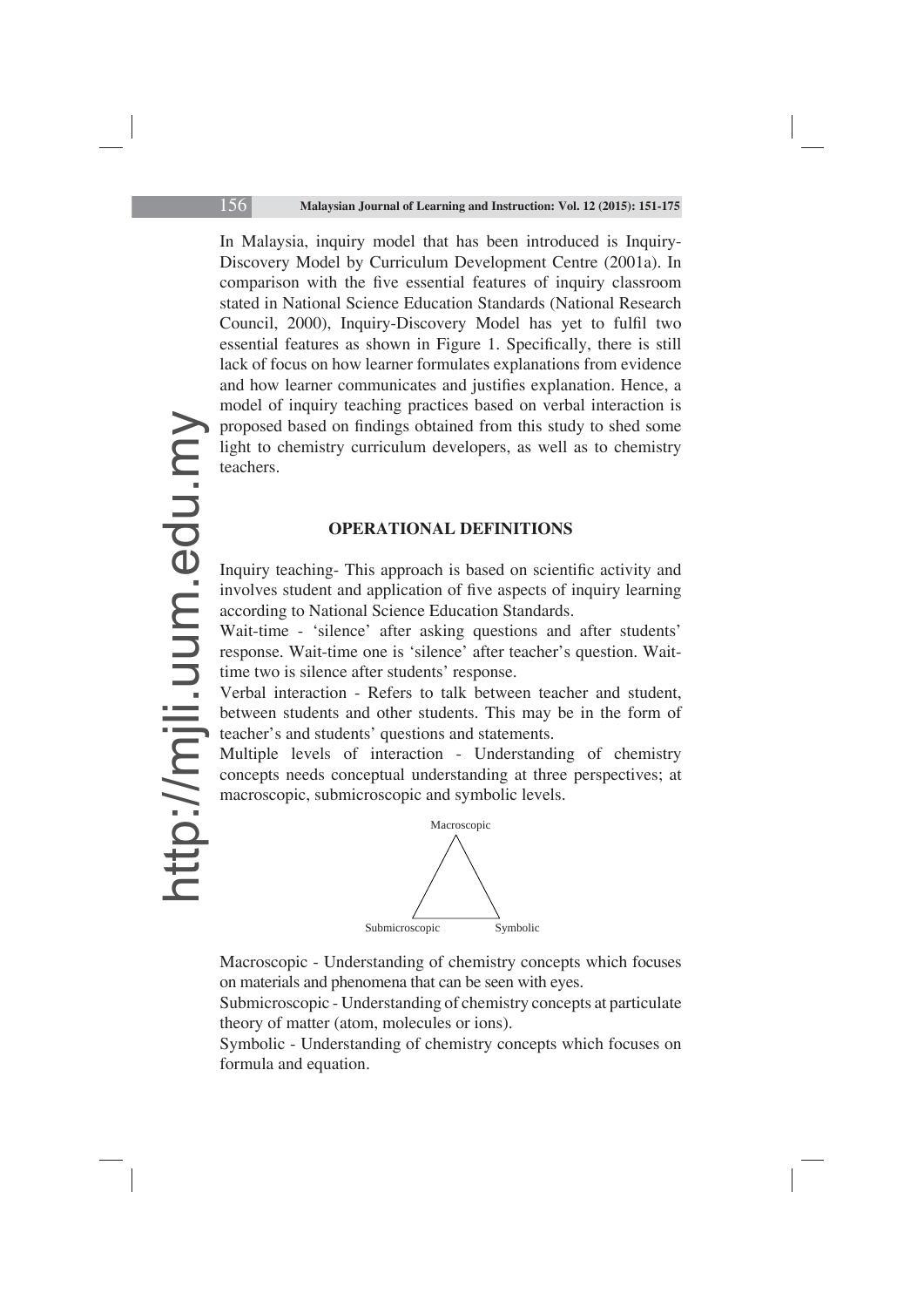## **RESEARCH OBJECTIVES**

This study aims to investigate on the current inquiry practices among chemistry teachers with the purpose to meet the following research objectives.

- 1. To determine inquiry teaching practices among chemistry teachers in terms of:
	- a) Type of teacher's question and type of students' question.
	- b) Sequence after teacher's question.
	- c) Sequence after students' response.
	- d) Group activity.
	- e) Students' ability to provide further explanation on concepts discussed.
- 2. To propose model of inquiry teaching based on verbal interaction in chemistry.

## **METHODOLOGY**

## *Participants*

23 chemistry teachers from 13 different secondary schools in Kuala Lumpur, Malaysia were involved in this study. Out of these 23 participants, 21 teachers (91.3%) have bachelor degree while 2 teachers (8.7%) have master degree. 22 teachers (95.7%) were specialised in chemistry. Non-participating observation was applied in this study. These teachers were observed four times; twice for theory and twice for practical lessons. These observations were recorded after obtaining consent from the teachers.

## *Instrument*

In this study, an observation instrument known as Observation Instrument in Inquiry Teaching through Verbal Interaction (OIITVI) was applied. This observation instrument consists of 50 categories and was built based on modification of previous existing classroom observation instruments, which include *Flanders' Interaction Analysis Categories* (Flanders, 1970), *Science Teaching Observation Schedule* (Eggleston, Galton, & Jones, 1975), *Observation Schedule*  (Mohamed Najib, 1997), *Inquiry Science Observation Coding Sheet* (Brandon et al.*,* 2008) and *Observation Instrument based on*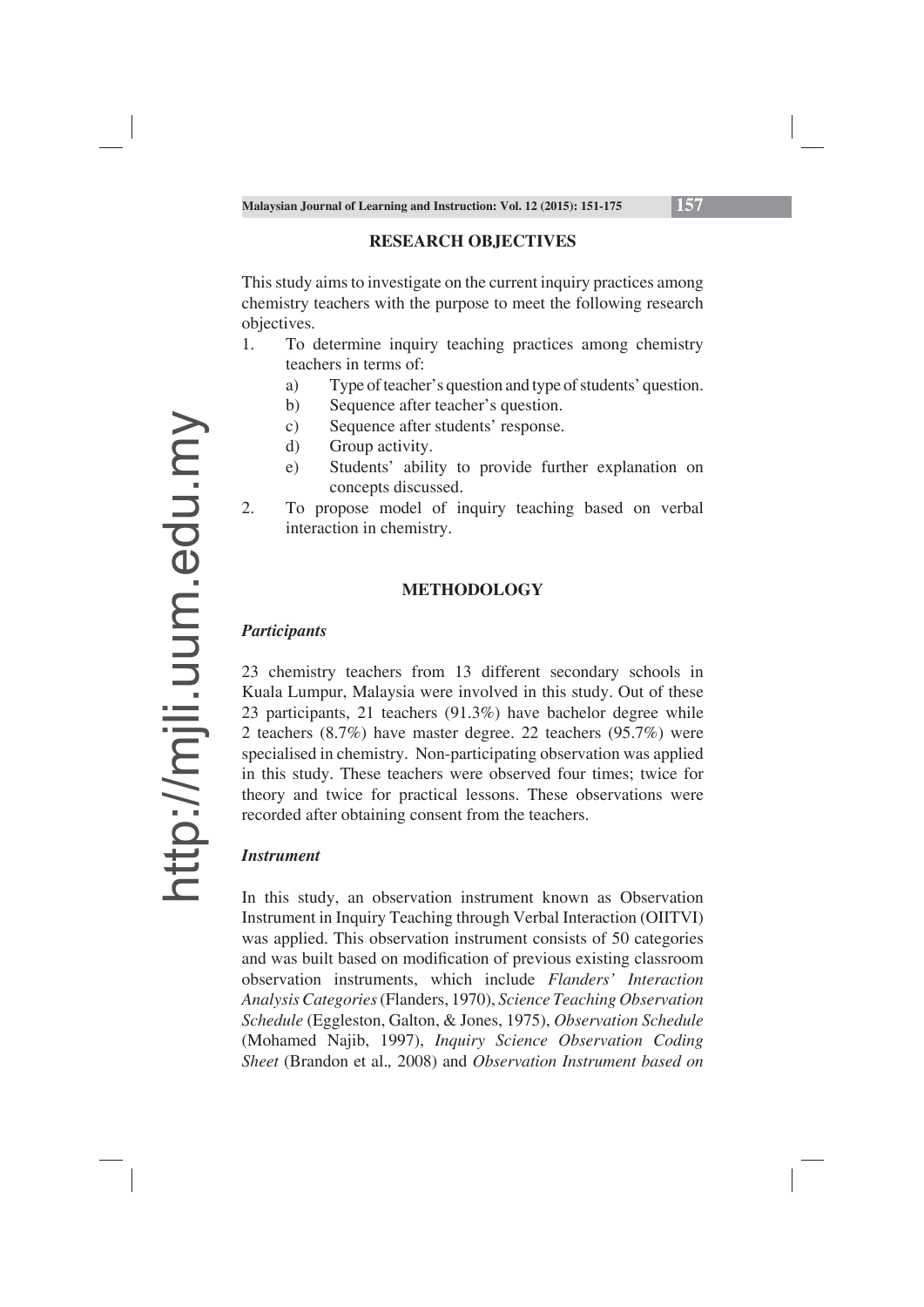*Constructivism Approach* (Tay, 2010). This OIITVI was introduced to cater for the need to investigate the practices of inquiry teaching approach among chemistry teachers. Furthermore, the above mentioned existing classroom observation instruments do not include all current process of science skills and wait-time one and wait-time two aspects which are vital in inquiry teaching practices. Apart from the observation instrument, semi structured interview and documents, which include teacher's record book and worksheet were analysed to increase the validity and the reliability of this study.

Content validity and face validity of the observation instrument, OIITVI were derived from two senior lecturers specialised in chemistry education and an expert chemistry teacher. Inter-rater reliability was applied as suggested by Creswell (2008) as the data collection were done solely by the researcher. Prior to actual data collection, the researcher together with two senior chemistry education lecturers had categorised a recorded 30 minutes using the OIITVI instrument. Kappa value had been applied to express the agreement between observers. Calculated Kappa values derived were .977 and .808 for the first and second lecturer respectively. According to Viera and Garrett (2005), these values showed high agreement between the observers. In order to ensure the realibility of data obtained from OIITVI, recorded chemistry lessons were listened twice.

## *Data Analysis*

Descriptive statistics was used to determine frequency and percentage of each category. Based on categories in the observation instrument of OIITVI, chemistry lessons were first categorised. Frequency of the observed category was counted. Then, the frequency of the observed category divided by the total frequency of all categories observed multiply with 100% to obtain the percentage of the observed category. In this study, four observations have been derived. Mean has been calculated to find the average of the four observations made. This method has also been applied in other studies on verbal interaction (Tay, 2010). Each chemistry lesson recorded was transcribed to verbatim to determine the type of questions asked by teachers and students, sequence after teacher's question as well as sequence after student's response.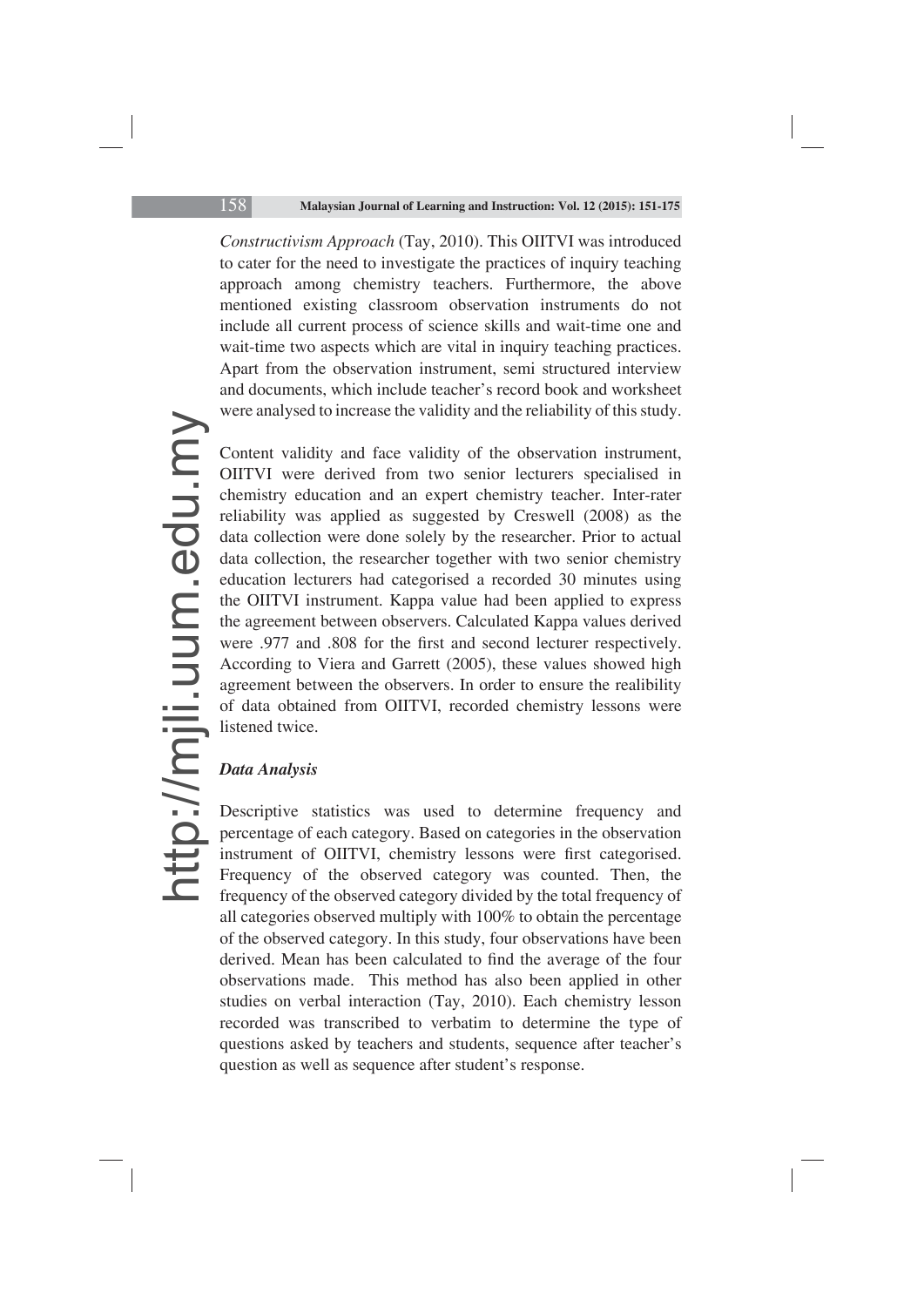## **FINDINGS AND DISCUSSION**

This part will discuss on the findings based on research objectives. First part is on teacher's question and type of students' questions. As mentioned earlier, there are two types of questions, open-ended and close-ended question. In inquiry classroom, students are expected to ask open-ended question and of high order thinking questions, which involves divergent and evaluation thinking.

## *Type of teacher's question and type of students' question*

Teacher's question and students' question (94.30%) were mainly in closed-ended questions as shown in Figure 2.



Based on Table 1, 5912 questions (52.64%) asked by teachers were mainly involved cognitive-memory thinking questions.

## Table 1

*Percentage of Teacher's Questions According to Type of Thinking Required*

| Open-ended question |      |      |      | Closed-ended question                            |        |       |               |
|---------------------|------|------|------|--------------------------------------------------|--------|-------|---------------|
| Type of             |      |      |      | Evaluation Divergent Total Convergent Cognitive- |        |       | Total Overall |
| question            |      |      |      |                                                  | memory |       | Total         |
| Total               | O)   | 632  | 641  | 4679                                             | 5912   | 10591 | 11232         |
| Percentage $(\% )$  | 0.08 | 5.63 | 5.70 | 41.66                                            | 52.64  | 94.30 | 100.00        |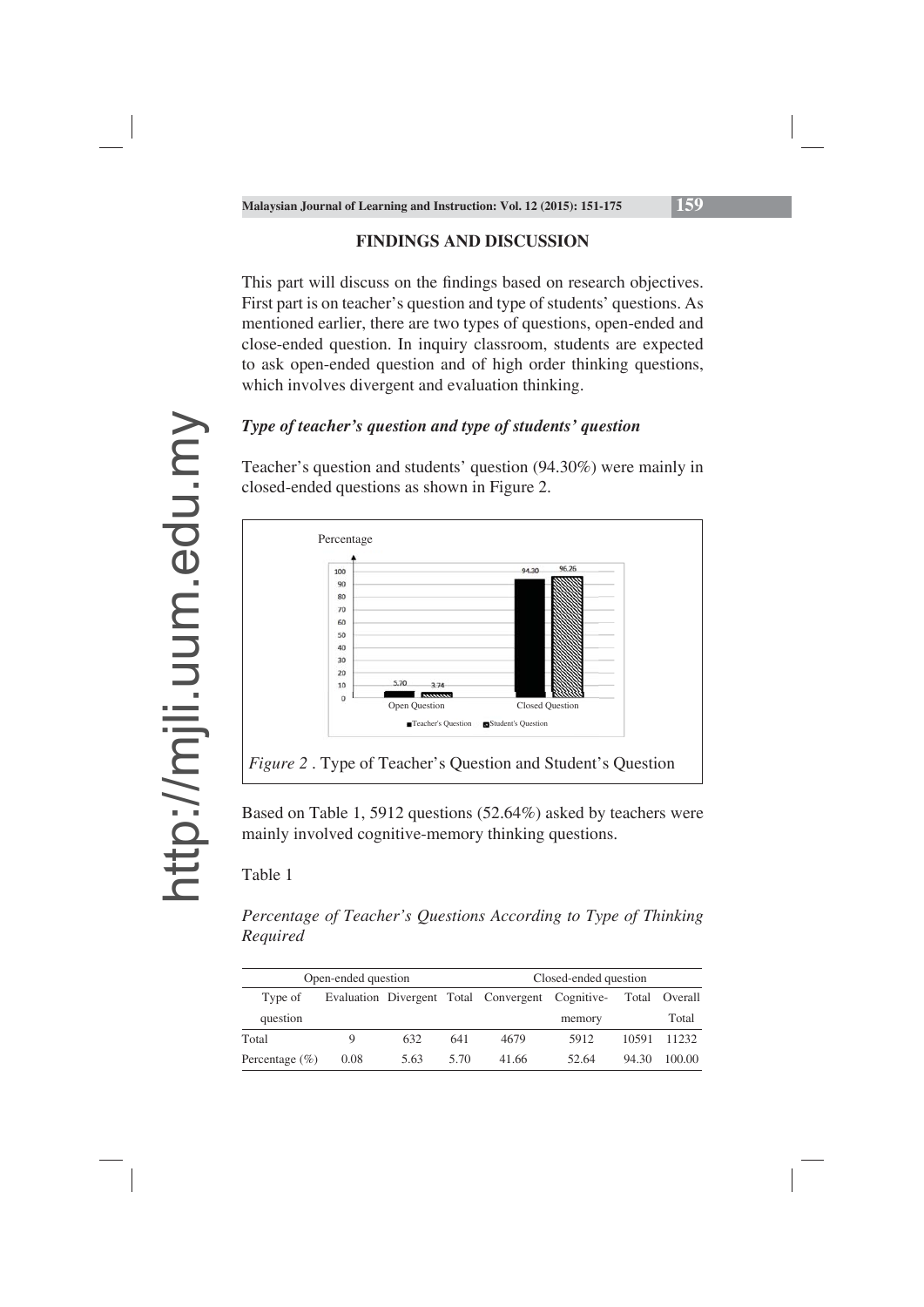This finding was further supported by previous studies conducted by Ng and Siow (2003), Effendi and Zanaton (2007), Albergaria-Almedia and Teixera-Dias (2011), Nisa and Khan (2012). Teacher's questions were merely to check on student's understanding and facts as reported by Wragg and Brown (2001), and Chin (2007). Example of questions asked by teachers: [Context of discussion: Heating of copper (II) carbonate]

Teacher: Copper (II) carbonate, green colour. So, green colour change to what colour?

[Respondent R01: Practical Class]

[Context of discussion: Nomenclature of carbon compounds] Teacher: What is the general formula for alcohol?

[Respondent R06: Theory Class]

Similarly, student's questions (91.56%) were also mainly involved cognitive-memory thinking question, as shown in Table 2.

Table 2

*Percentage of Student's Questions According to Type of Thinking Required*

| Open-ended question |          |      |      | Closed-ended question                            |        |       |                        |
|---------------------|----------|------|------|--------------------------------------------------|--------|-------|------------------------|
| Type of<br>question |          |      |      | Evaluation Divergent Total Convergent Cognitive- | memory |       | Total Overall<br>Total |
| Total               | $\theta$ | 55   | 55   | 69                                               | 1345   | 1414  | 1469                   |
| Percentage $(\% )$  | $\theta$ | 3.74 | 3.74 | 4.70                                             | 91.56  | 96.26 | 100.00                 |

Example of questions asked by students:

[Context of question: concept of electrochemistry]

Student 1: Teacher, if we just say anode is positive?

[Respondent R07: Theory Class]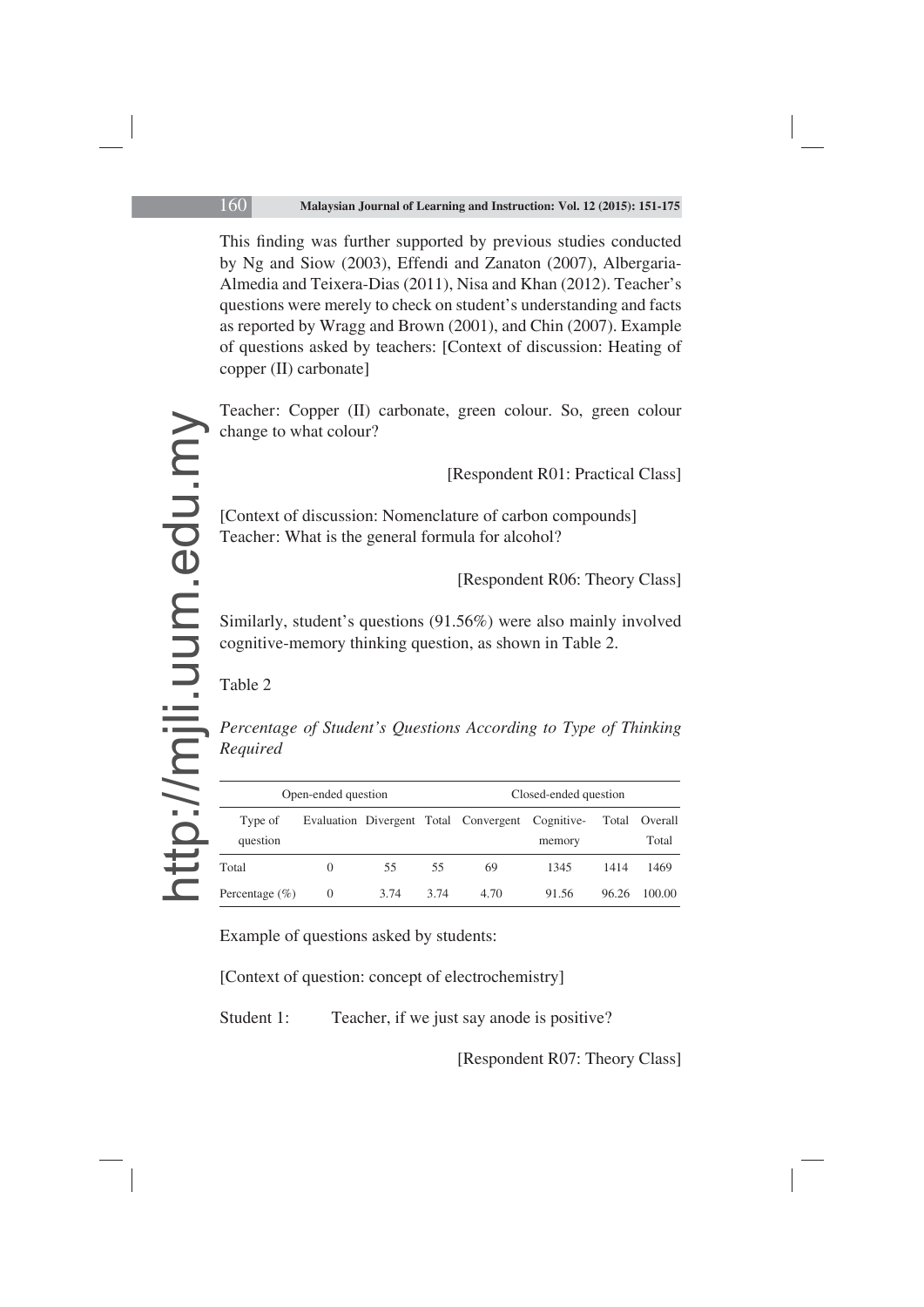[Context of discussion: Teacher explaining materials to make soap] Teacher: Ok, first thing we need is the oil, palm oil. Student 1: Palm oil?

[Respondent R07: Practical Class]

These questions do not reflect real inquiry teaching approach. In inquiry approach, students should be able to ask scientifically oriented questions. In inquiry teaching practices, open-ended questions which requires high order thinking are to be adopted. Findings from this study differ with findings from Hofstein et al. (2005) study. They observed that students who had experience in inquiry teaching and learning had asked high order thinking questions. Overall, type of questions asked by teachers and students in this study were found to be deviated from National Science Education Standards (National Research Council, 2000).

## *Sequence after teacher's question*

Sequence after teacher's questions is important to be investigated in view that it will provide information whether the teacher practises wait-time one. Based on the data, the highest mean after teacher's question was derived from teacher's questions followed by students' answer, 4.03 (see Table 3).

Table 3

*Mean of Sequence of Verbal Interaction after Teacher's Question*

| Sequence of verbal interaction                       | Mean |
|------------------------------------------------------|------|
| Teacher's question followed by student's answer      | 4.03 |
| Teacher's question followed by teacher's explanation | 0.94 |
| Teacher's question followed by wait-time one         | 0.83 |

## *Teacher's question followed by student's answer*

Example of transcript of lesson which showed the above sequence as follows: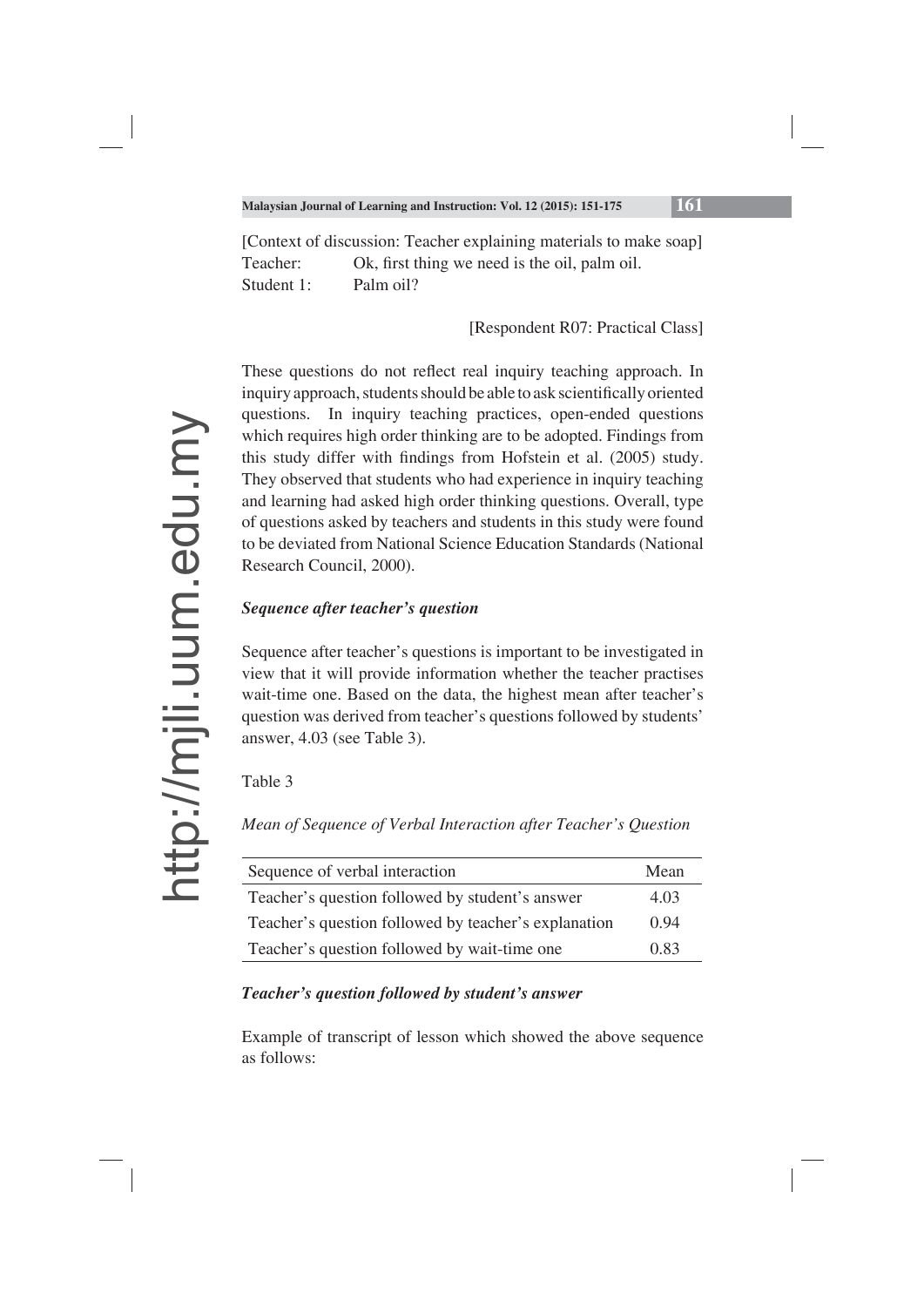[Context of discussion: Carbon Compound (Alcohol)]

Teacher: Let say I want to draw. I want to  $\rightarrow$  Teacher's draw.., alcohol that has two carbons, that means n equals to? Student: question Student's answer

[Respondent R06: Theory Class]

## *Teacher's question followed by teacher's explanation*

Mean for the above sequence (0.94) was slightly higher than percentage obtained from study conducted by Tay (2010), which was 0.53. This shows that chemistry teachers in this study had given emphasis in providing explanation after asking question. Example of excerpt of transcript as follows:

[Context of lesson: Calculating empirical formula]



[Respondent R01: Theory Class]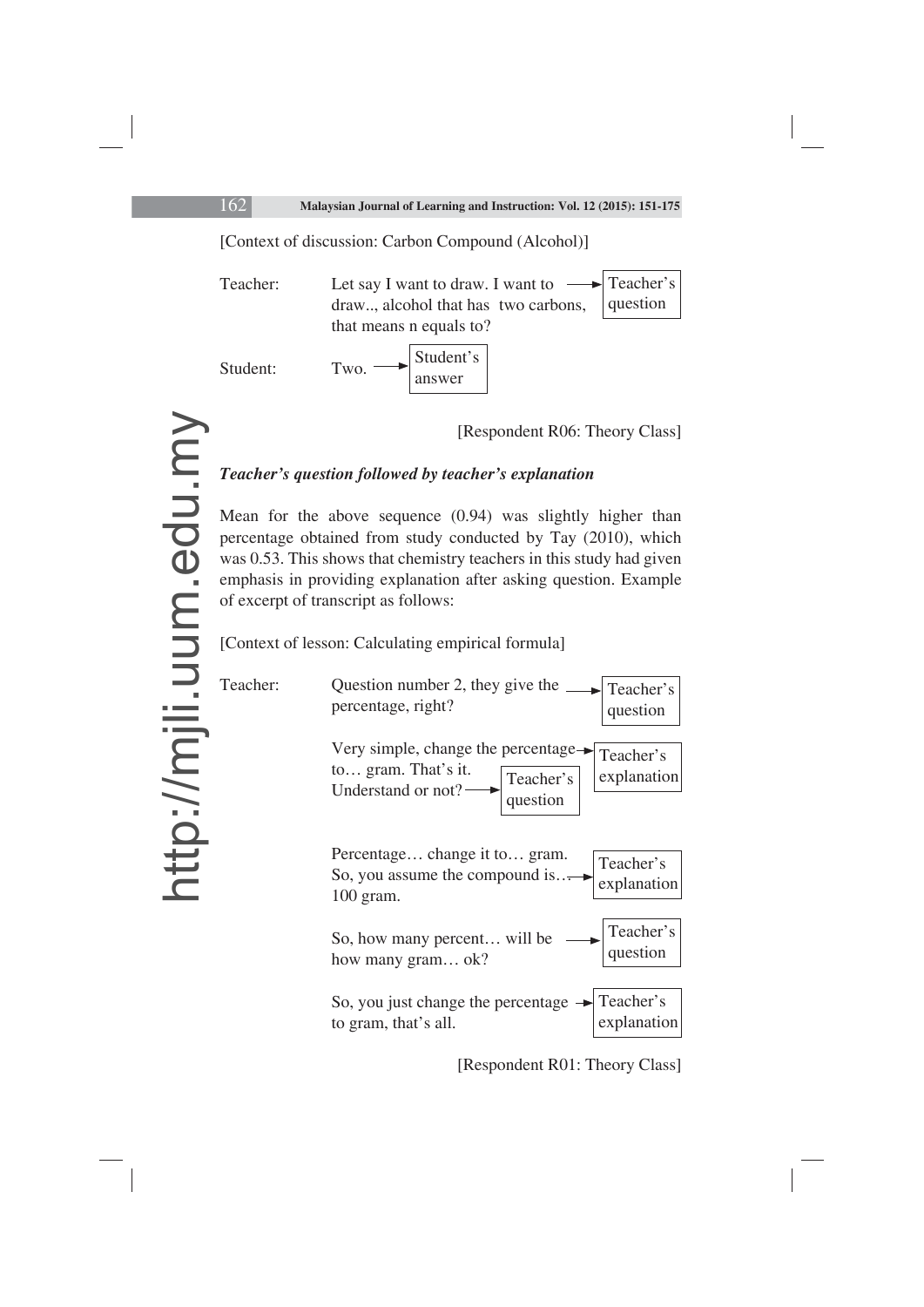## *Teacher's question followed by wait-time one*

Respondents in this study seemed to practise wait-time one, since this sequence of verbal interaction recorded the third highest mean (0.83). The value obtained in this study was higher compared to 0.25 obtained by Tay (2010). Practice of wait-time one among chemistry teachers in this study showed a positive finding as inquiry teaching emphasises on wait-time.

Example of excerpt of transcript:

[Context of questions: Reactions at anode of electrochemical cell]

| Teacher: | At the anode, what happen?     | $\rightarrow$ Teacher's |
|----------|--------------------------------|-------------------------|
|          | What happen to the anode?      | question                |
|          | (48:54)                        |                         |
|          | (Wait-time one: three seconds) |                         |
|          |                                |                         |

Student 1: Thinner. (48:57)

[Respondent R19: Practical Class]

Silence for the purpose of wait-time in inquiry teaching is very important as it allows students to think (Colburn, 2000; Friedl & Koontz, 2005). Hence, these teachers had shown effort in practising wait-time one after asking question.

## *Sequence of verbal interaction after students' response*

Students' response refers to either student's question or student's statement. In this study, sequence of verbal interaction after student's response looked into sequence of verbal interaction after student's question as well as sequence of verbal interaction after student's statement.

## *Sequence after student's question*

Two sequences of verbal interaction after student's question that showed highest mean were teacher answers student's question and other students answering student's question as shown in Table 4.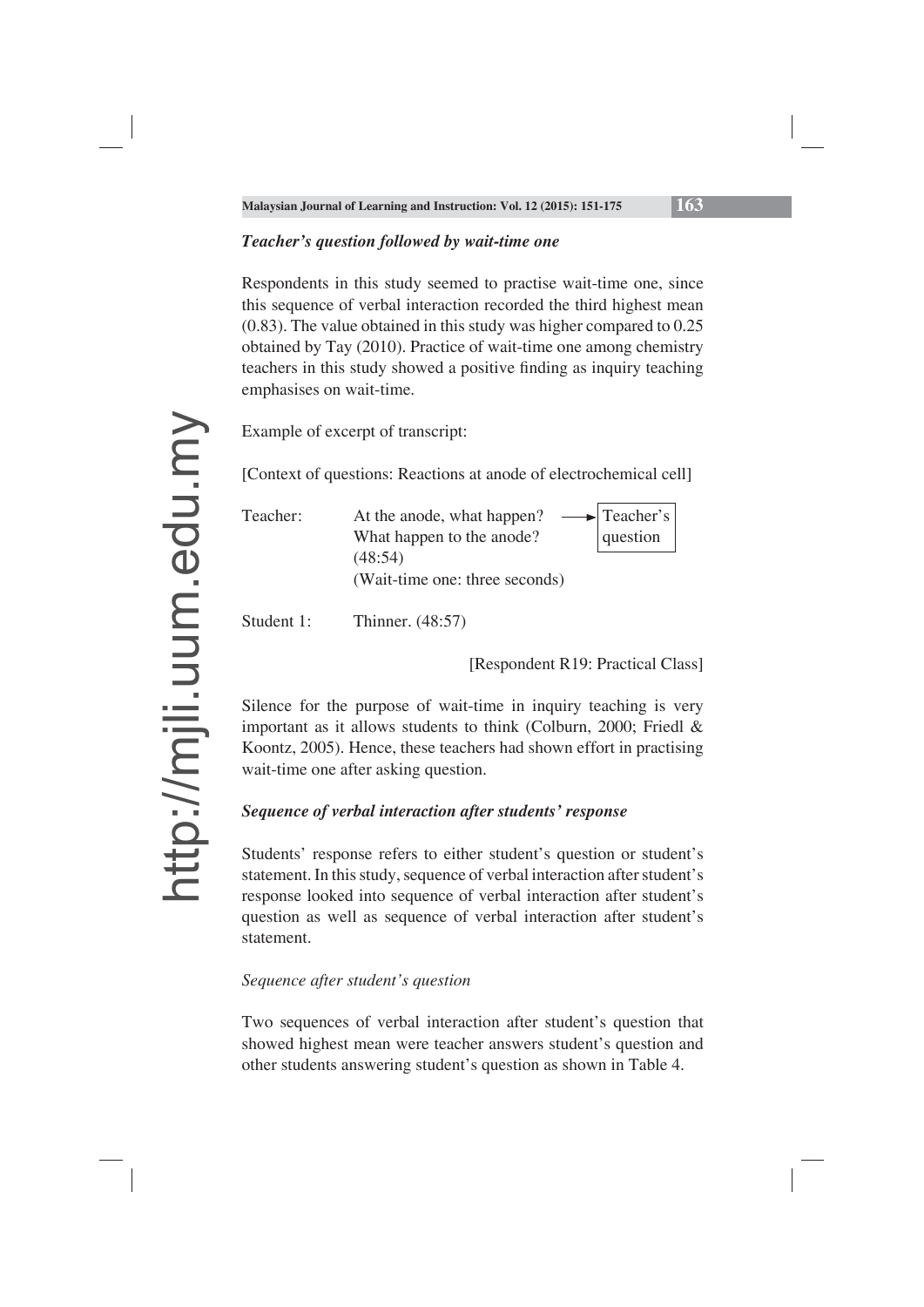#### Table 4

*Mean of Sequence of Verbal Interaction after Student's Question*

| Category                                                      | Mean |
|---------------------------------------------------------------|------|
| Student's question followed by teacher giving answer          | 4.03 |
| Student's question followed by other student(s) giving answer | 0.94 |

Example of transcript that reflects the above sequence is as follows:

## *Student's question followed by teacher giving answer*

[Context of question and answer: Student asked for confirmation of material needed to carry out experiment]



## **Student's question followed by other student(s) giving answer**

[Context of question and answer: Student asked for confirmation of the molarity of material needed to carry out experiment]

| Student 1: | This one? $\longrightarrow$ Student's question                                          |
|------------|-----------------------------------------------------------------------------------------|
|            | [Student showed a beaker containing]<br>solution to teacher]                            |
| Student 2: | <b>Other student giving</b><br>Zero point five molar<br>answer<br>copper (II) sulphate. |

Student(s) giving answer to another student's question showed student's initiative to response and involved in the learning process.

## *Sequence of verbal interaction after student's statement*

Two highest sequence of verbal interaction after student's statement were teacher giving explanation and wait-time two as shown in Table 5.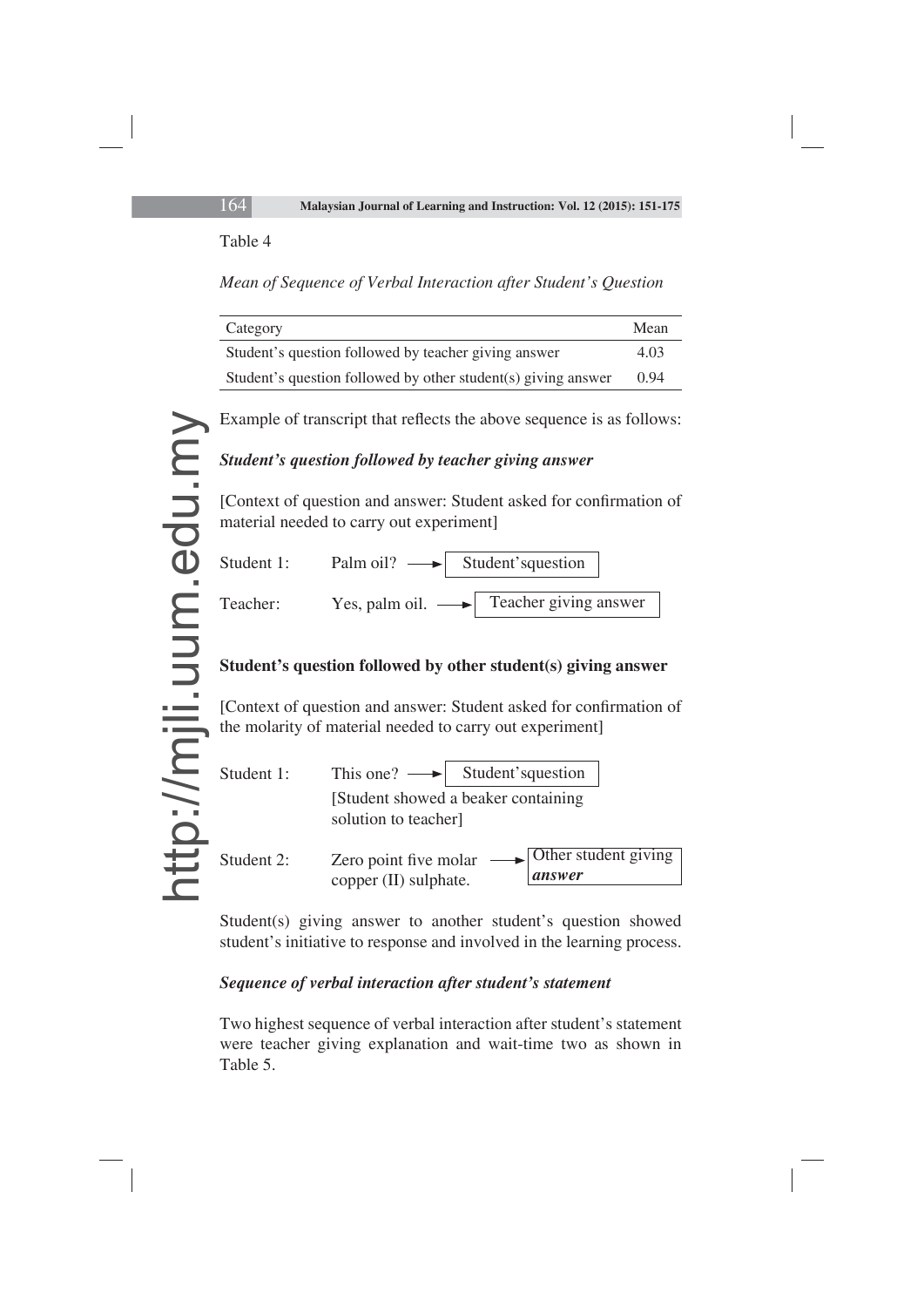#### Table 5

*Mean of Sequence of Verbal Interaction after Student's Statement*

| Category                                                   | Mean |
|------------------------------------------------------------|------|
| Student's statement followed by teacher giving explanation | 0.98 |
| Student's statement followed by wait-time two              | 0.53 |

Example of transcript that showed the above sequence :

*Student's statement followed by teacher giving explanation*

[Context of lesson: Periodic Table: Electron arrangement]



#### *Student's statement followed by wait-time two*

[Context of lesson: Procedures to carry out experiment to determine empirical formula of magnesium oxide]



Teacher: Ok, number eleven? (5:51)

In conclusion, teachers had adopted the practice of wait-time two after student's statement which reflected a positive indicator of inquiry teaching practices among the teachers.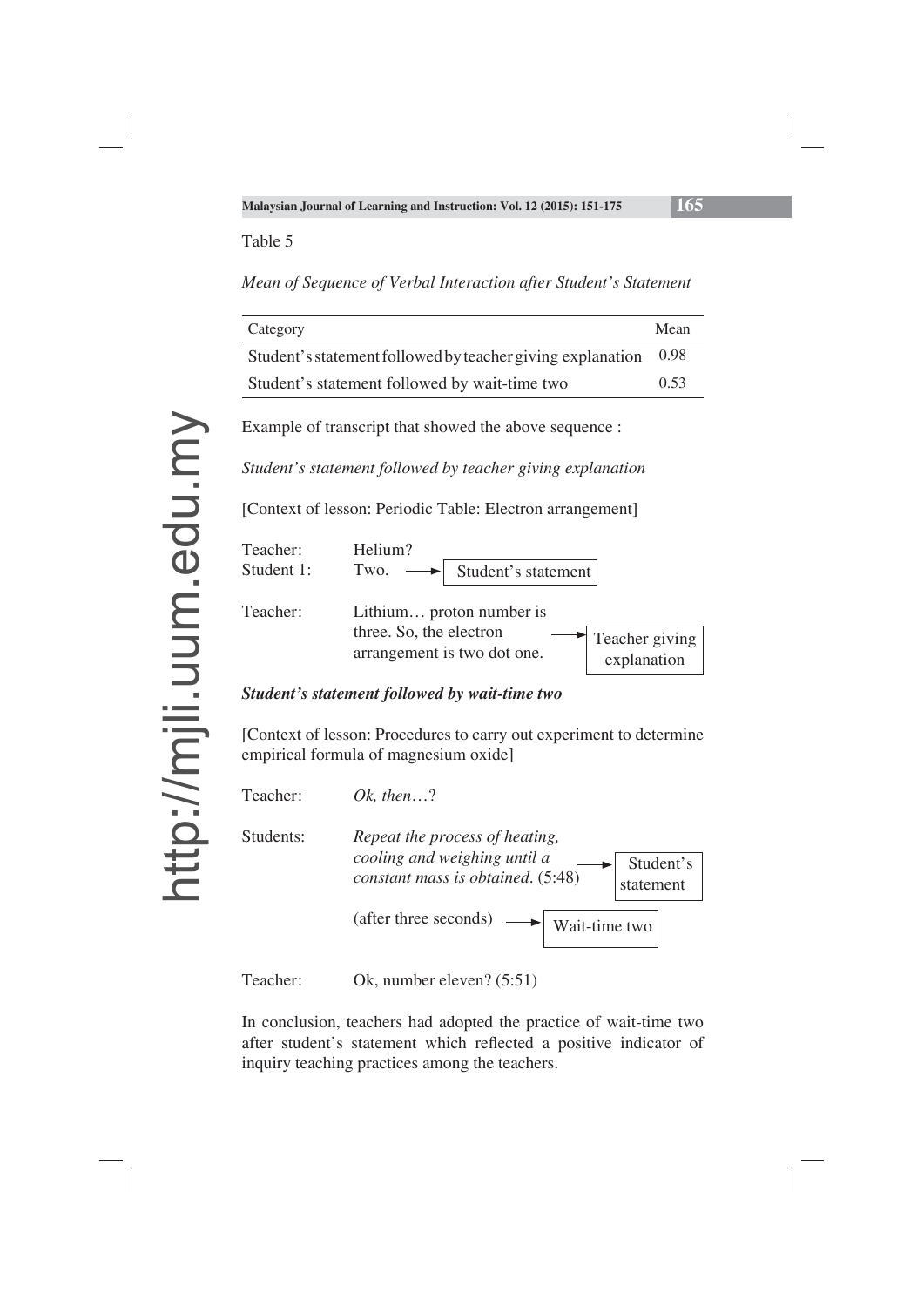#### *Group activity*

Group activity refers to activities such as students conducting experiment or discussion in group assigned by teachers. Group activity is emphasised in inquiry approach practices as students need to gather data or evidence to provide possible answers to scientifically oriented questions investigated. Mean of overall group activity was 18.09% of total verbal interaction that occurred during chemistry lessons observed. Nevertheless, based on the memo, students were merely either following instruction given by teachers or adhering procedures stated in text book or hand-on practical book. This finding is similar to findings from study carried out by Po  $(2011)$ . Hence, these "cookbook" experiments do not reflect actual teaching practice (Llewellyn, 2005). Students are expected to be able to identify problems to be investigated, suggest possible hypotheses, design possible experiments, analyse and make conclusion based on data obtained.

## *Students' ability to provide further explanation of concepts discussed*

One of the characteristics of inquiry teaching and learning is students should be able to provide further explanation on concepts discussed (National Research Council, 2000). Overall, this study founds that the mean of student's ability to provide further explanation was very low at 0.08, which indicates that this category contributes only 0.08% of the total verbal interaction that occurred during chemistry lessons observed. This was due to most of the teacher's questions were of close-ended questions which required short predetermined answers, a word or two. This scenario of question and answer session which required short answers was also reported by Tay (2010). Example of questions and answers sessions during teaching and learning chemistry observed in this study were as follows:

| Teacher         | ÷ | Group seventeen, what do we call it? |
|-----------------|---|--------------------------------------|
| <b>Students</b> | ÷ | Halogen.                             |
| Teacher         | ÷ | Halogen. Group eighteen?             |
| <b>Students</b> | ÷ | Noble gases.                         |

The very low mean value obtained from this study reflects that there is still room for improvement in terms of practice of inquiry teaching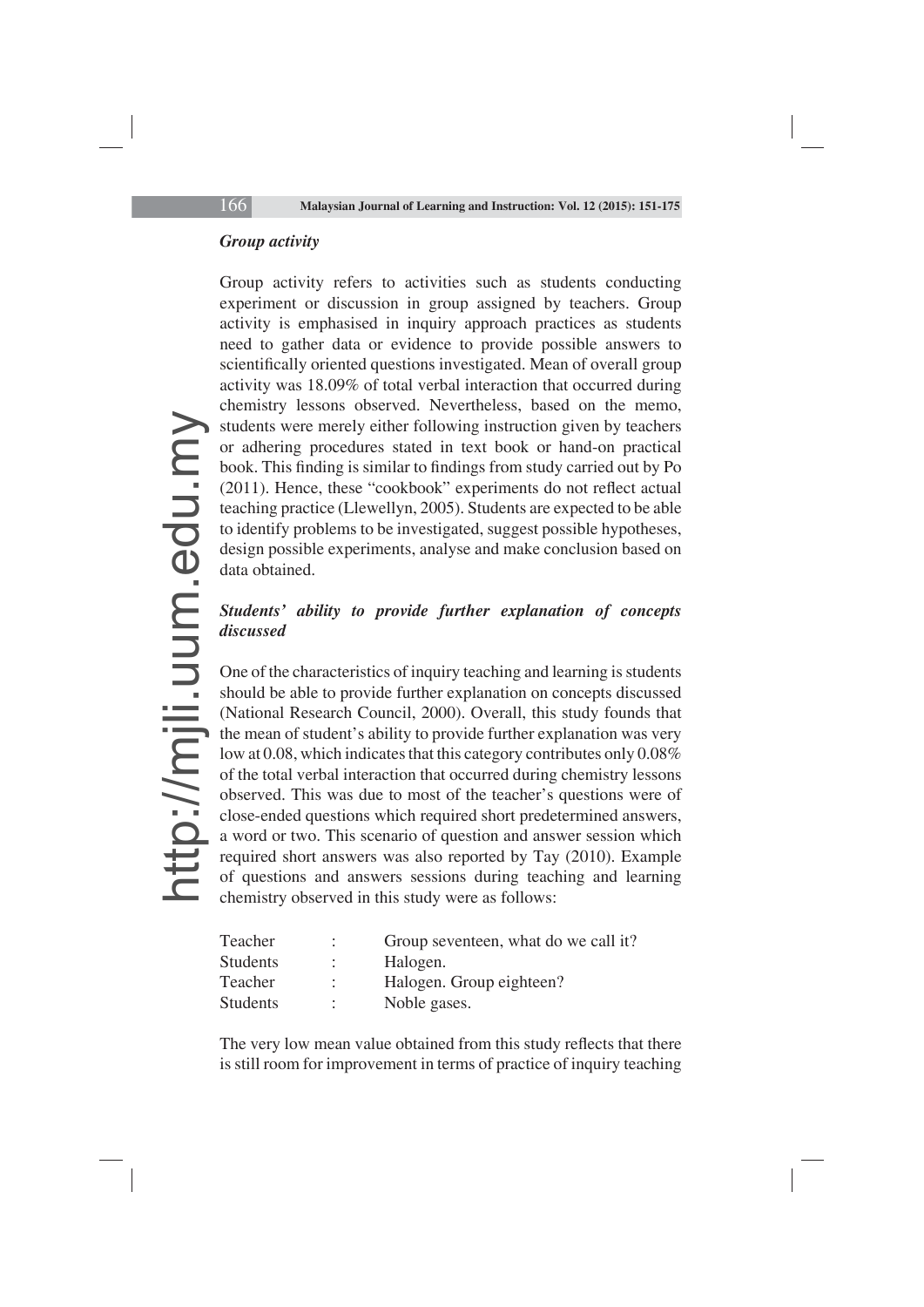approach among chemistry teachers. Hence, a model of inquiry teaching based on verbal interaction is proposed as a guideline for teachers to implement inquiry approach to be in line with the National Science Education Standards.

#### *Model of Inquiry Teaching Based on Verbal Interaction*

Findings from this study revealed that teacher's questions and students' questions were mainly closed-ended question, which required mainly cognitive-memory thinking. In inquiry teaching, students should ask open-ended questions which required divergent and evaluation thinking (see Figure 3). Chemistry teachers in this study practised wait-time one and wait-time two. This means that they allocate time after posed a question to students and after students' responses (questions / answers). Nevertheless, group activity carried out were merely of 'cookbook' experiments. This 'cookbook' activity does not illustrate real inquiry teaching. In inquiry teaching and learning process, students should be given the opportunity to generate ideas on hypothesis, to carry out possible procedures to test the hypothesis and in making conclusion, which are more student-centred. Besides that, mean of student's ability to provide further explanation was very low  $(0.08)$ . This finding also showed that students could only provide a short predetermined answer, a word or two based on teacher's questions. Students were not capable to ask scientifically oriented questions and formulate explanation form the evidence gathered. The lessons were teachercentred, which teachers imparts the knowledge to students.

Findings from this study revealed that inquiry teaching has not been implemented according to National Science Education Standards. Hence, a model of inquiry teaching based on verbal interaction was proposed to ensure inquiry teaching carried out by chemistry teachers are in line with the National Science Education Standards and suggested on how inquiry teaching and learning should take place in chemistry lessons based on verbal interaction perspective. This model consists of three main components, a triangle which represents multiple levels of representations in chemistry, inquiry teaching and verbal interaction that need to be emphasised in inquiry teaching, which is supported based on findings of this study and literature review (see Figure 3).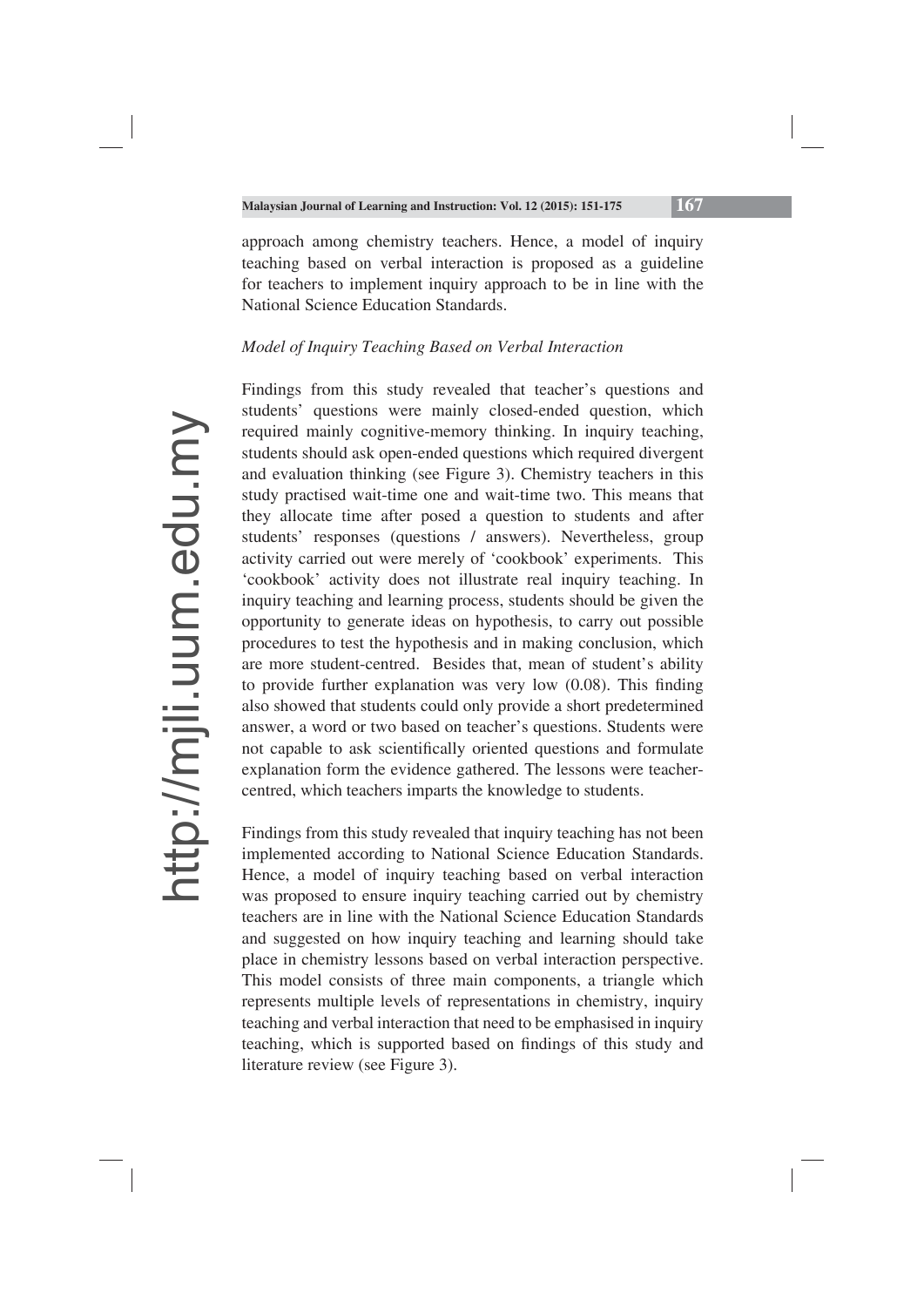

[Note:  $I_c R_n R_n$ ... F (after teacher's question  $(I_c)$ , followed by student 1's response  $(R_{p1})$ , followed by student 2's response  $(R_{p2})$  and this sequence continues (represented by ...) and ends with students giving feedback (F);  $\leftrightarrow$  - needs to integrate between multiple levels of representation;  $I_p R_G R_{p_1} R_{p_2} \dots F$  (after student's question or student's statement  $(I_p)$ , follows by teacher reverts the response to class  $(R<sub>G</sub>)$ , followed by student 1's response  $(R<sub>p1</sub>)$ , followed by student 2's response  $(R_{p2})$  and this sequence continues (represented by ...) and ends with students giving feedback (F)]

#### **(i) Triangle of multiple levels of representation in chemistry**

This triangle is placed at the centre of this model, which acts as the core learning of chemistry. Chemistry concepts, which comprise of content and science process skills should be learned at macroscopic, submicroscopic and symbolic level. In addition to that, students should be able to integrate between these multiple levels of representation to enhance their understanding and application of chemistry concepts. The symbol  $(\leftrightarrow)$  shows that teachers should assist students in integrating concepts learned at multiple levels of representation.

#### **(ii) Inquiry teaching**

Five features of inquiry classroom that need to be emphasised in inquiry teaching are as follow:-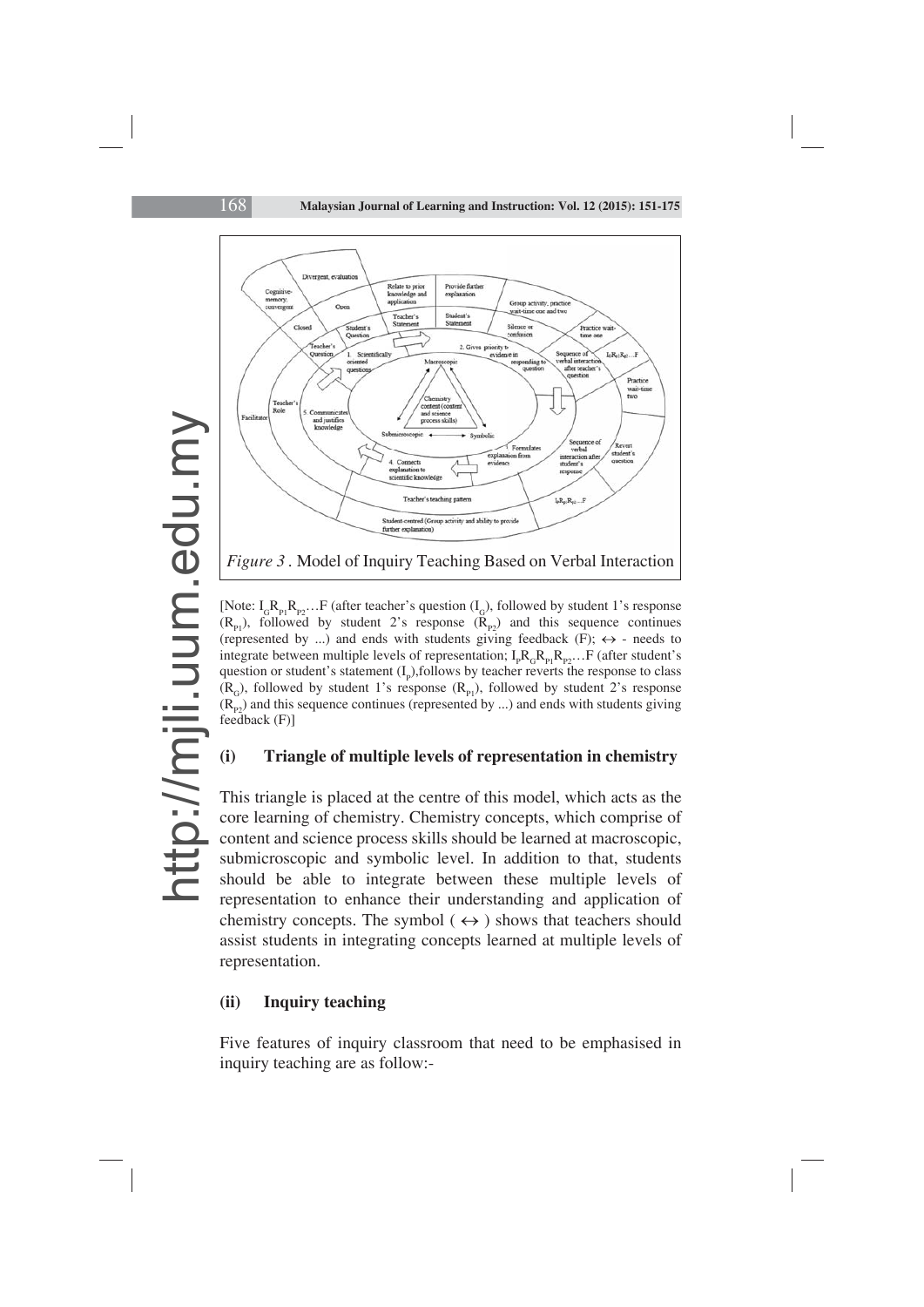- 1. Students should be able to ask scientifically oriented questions.
- 2. Gives priority to evidence in responding to question.
- 3. Formulates explanation from evidence.
- 4. Connects explanation to scientific knowledge.
- 5. Communicates and justifies knowledge.

This inquiry teaching approach begins with scientifically oriented question and this process is continuous which is showed by ( $\Rightarrow$ ). Next, this model also includes how inquiry teaching approach should be practiced based on verbal interaction.

## **(iii) Inquiry Practice Based on Verbal Interaction**

This model include inquiry based on verbal interaction, which covers teacher's question, teacher's statement, student's question, student's statement, silence or confusion, sequence of verbal interaction after teacher's question, sequence of verbal interaction after student's response, teaching pattern and teacher's role.

a) Teacher's question, teacher's statement, student's question, student's statement, silence or confusion

Based on Figure 3, teacher's question and student's questions should be more of open-ended question which requires divergent and evaluation thinking. Furthermore, the type of questions asked should encourage students to search for more information (Nor Aziah, Zuaini, & Wan Nordin, 2011). Besides that, questions asked should involve multiple levels of representations. Teachers should try to relate to student's prior knowledge and application to daily life in teaching chemistry concepts. Students should be able to provide further explanation on concepts discussed. Group activity which focused on students carrying out experiment or investigation should be emphasised. Teachers should also allocate silence for the purpose of wait-time after asking questions (wait-time one) as well as after student's response (wait-time two) to allow students to think and give response.

b) Sequence of verbal interaction after teacher's question

Teachers should practice wait-time one after asking questions. In this model, suggestion for verbal interaction after teacher's question is  $I_c R_{p1}R_{p2}...$ F. This sequence means that after teacher's question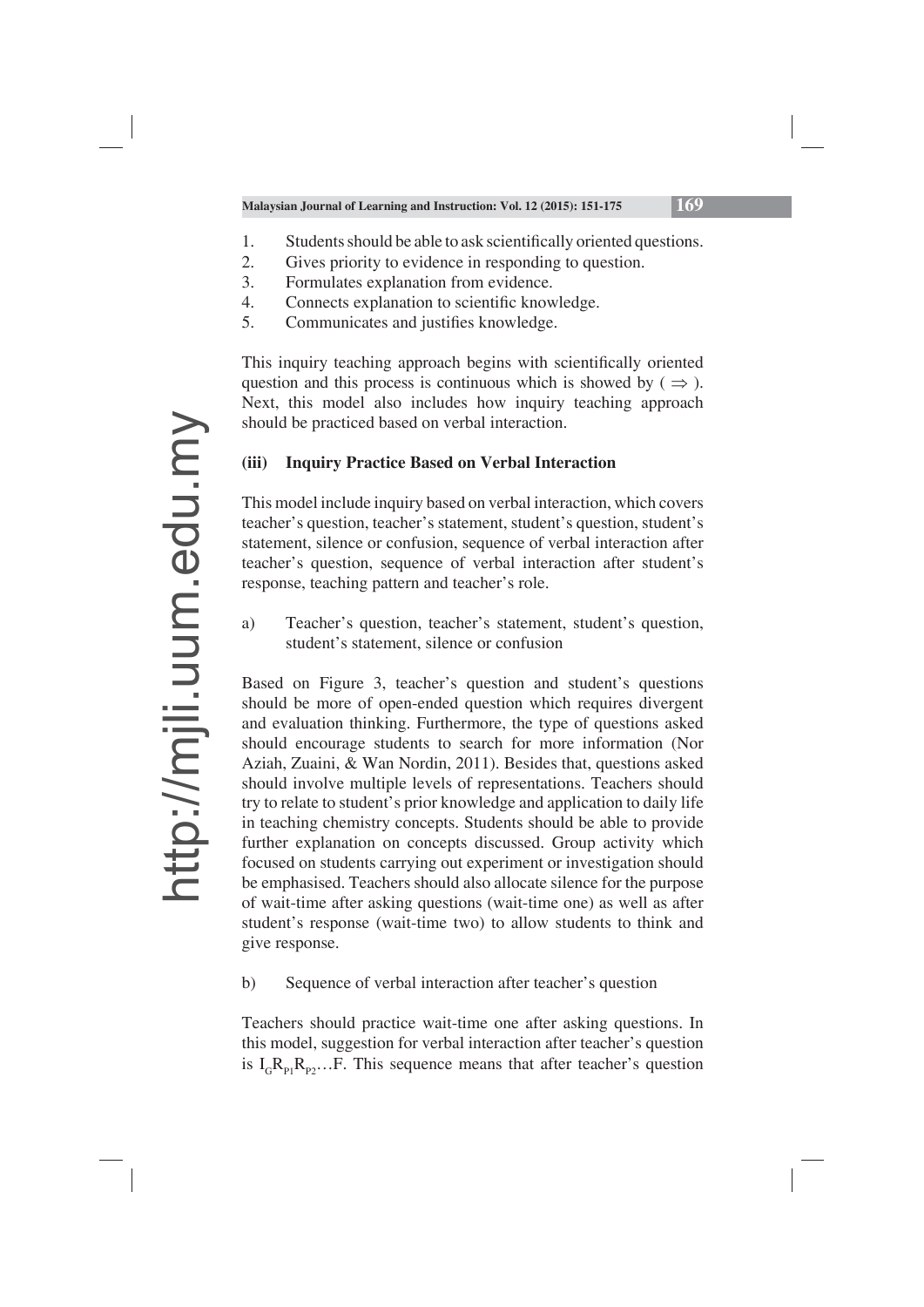$(L<sub>c</sub>)$ , followed by student 1's response  $(R<sub>n1</sub>)$ , followed by student 2's response  $(R_{p2})$  and this sequence continues (which is represented by ...) until student had given feedback (F).

## c) Sequence of verbal interaction after student's response

Student's response refers to either students asking question or students giving answers to student's question. Teachers should allocate silence after student's response (wait-time two) to encourage other students to response. In this study, sequence of verbal interaction after student's question was IRg (student's question followed by teacher's giving answer). In order to be in line with the need of inquiry teaching, sequence of verbal interaction suggested in this model is  $I_p R_{p_1} R_{p_2} \ldots F$ . This sequence means that after student's question of statement  $(I_p)$ , followed by student 1 giving response  $(R_{P1})$ , continued by student 2's response  $(R_{P2})$ , and this sequence continues (which is represented by  $\ldots$ ) until the student has given feedback (F). Discussion should be enhanced among students, which is vital in inquiry teaching practices.

d) Teaching Pattern

Teaching pattern should be student-centred which focuses on students' activities and students' ability to provide further explanation of chemistry concepts discussed.

e) Teacher's Role

Teacher should acts as facilitator (inquirer) in guiding students in asking scientifically oriented questions, gives priority to evidence in responding to question, formulates explanation from evidence, connects explanation to scientific knowledge, communicates and justifies knowledge. In this way, students are motivated and encouraged to actively participate in teaching and learning process.

## **CONCLUSION**

Teachers' teaching approaches in the process of teaching and learning is prevalent in producing quality students. They hold responsibility in order to implement teaching approaches suggested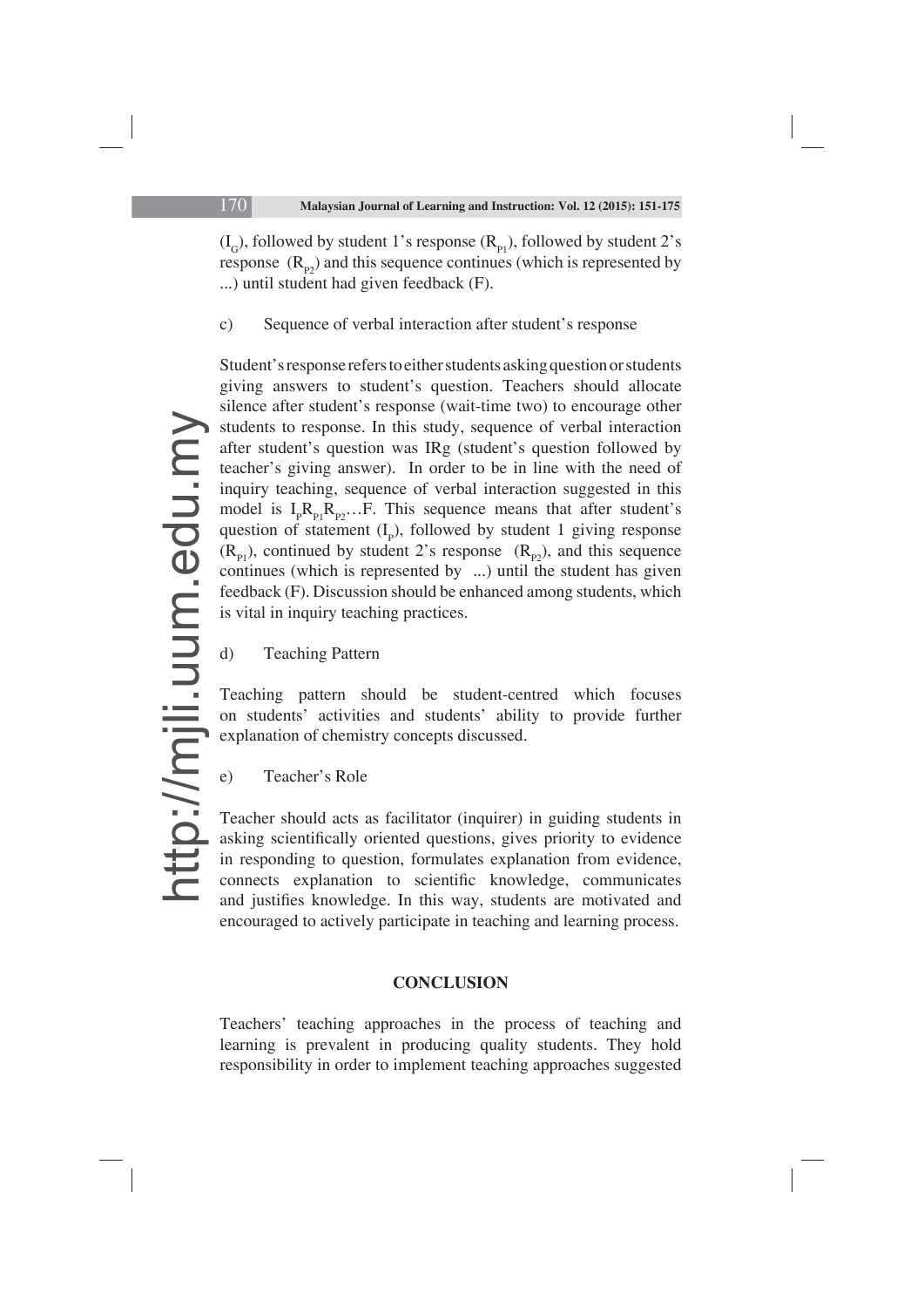in the curriculum to ensure quality of teaching and learning process. Quality education is required in producing better students which are competitive at national and at international level. Findings in this study should serve as a wakeup call for educators as it shows that there are many aspects in inquiry practices that need to be relooked. In conclusion, teachers need to have "correct" and positive understanding of inquiry practices to enhance this approach for the betterment of students.

#### **REFERENCES**

- Audet, R. H., & Jordan, L. K. (2003). *Standards in the classroom: An implementation guide for teachers of science and mathematics*. Thousand Oaks, California: Corwin Press, Inc.
- Aulls, M. W., & Shore, B. M. (2008). *Inquiry in education: Volume 1*. New York: Lawrence Erlbaum Associates.
- Beall, H., Trimbur, J., & Weininger, S. J. (1994). Mastery insight and the teaching of chemistry. *Journal of Science Education and Technology*, *3*(2), 99-105.
- Brandon, P. R., Taum, A.K.H., Young, D. B., & Pottenger III, F.M. (2008). The development and validation of the inquiry science observation coding sheet. *Evaluation and Program Planning, 31*(3), 247-258.
- Chin, C. (2007). Teacher questioning in science classrooms: Approaches that stimulate productive thinking. *Journal of Research in Science Teaching, 44*(6), 815-843.
- Chin, K. G. (2004). *Path analytical model of science process skills acquisition among form four students* (Unpublished doctoral dissertation). University Malaya, Kuala Lumpur.
- Colburn, A. (2000). An inquiry primer. *Science Scope, 23*(6), 42-44.
- Creswell, J. W. (2008). *Educational research: Planning, conducting and evaluating quantitative and qualitative research* (3rd ed.). Upper Saddle River, New Jersey: Pearson Education.
- Curriculum Development Centre (2001a). *Nota penerangan pusat latihan kursus orientasi Sains KBSM PuLKOS inkuiri penemuan dalam pengajaran dan pembelajaran sains*. Kuala Lumpur: Kementerian Pendidikan Malaysia.
- Curriculum Development Centre (2001b). *Modul 1: Kemahiran proses Sains*. Kuala Lumpur: Kementerian Pendidikan Malaysia.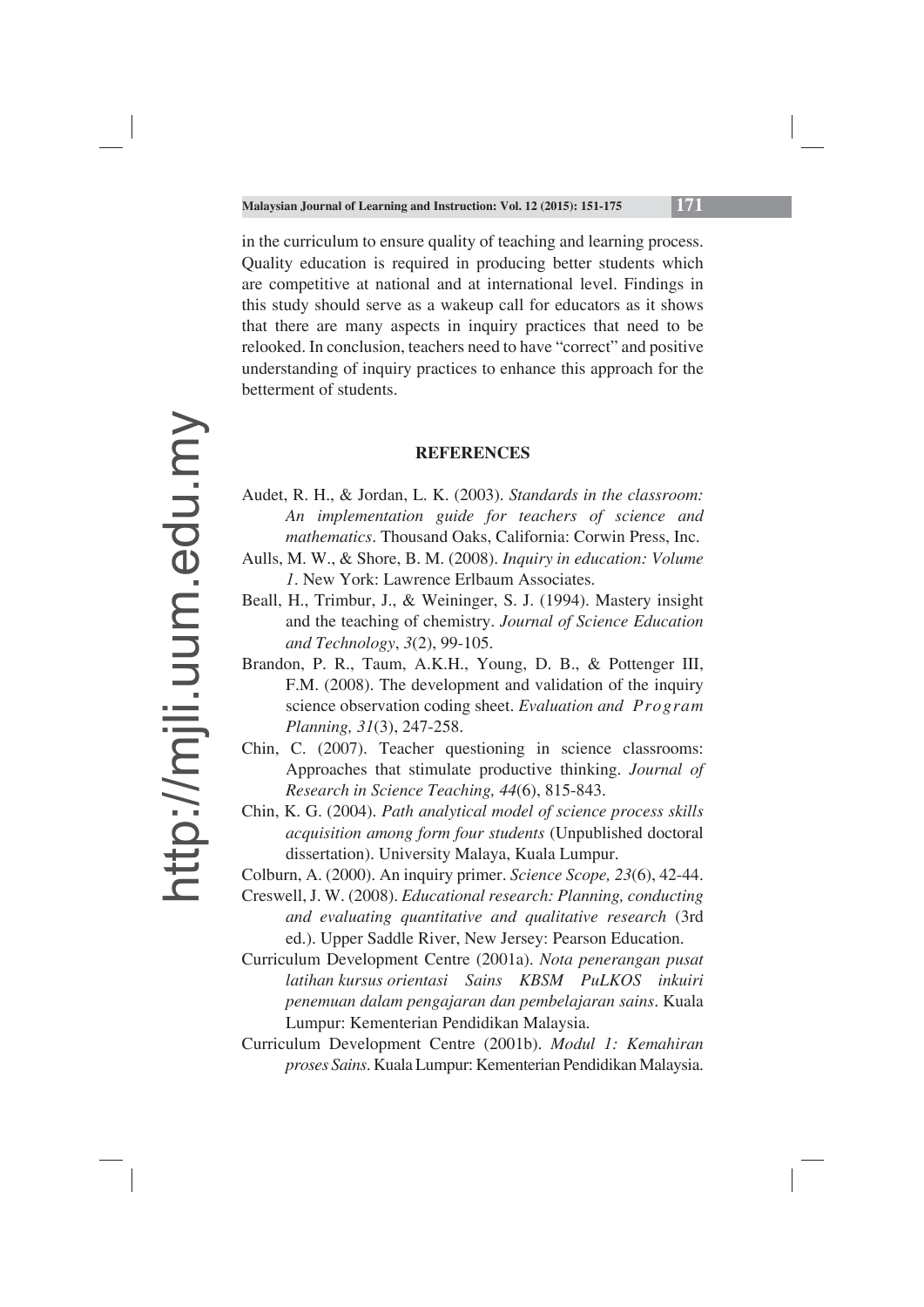- Curriculum Development Centre (2005). *Curriculum specification chemistry form four*. Putrajaya: Ministry of Education, Malaysia.
- Curriculum Development Centre (2006). *Curriculum specification chemistry form five.* Putrajaya: Ministry of Education, Malaysia.
- Curriculum Development Centre (2012). *Curriculum specification chemistry form four.* Putrajaya: Ministry of Education, Malaysia.
- Curriculum Development Centre (2013). *Curriculum specification chemistry form five.* Putrajaya: Ministry of Education, Malaysia.
- Effendi Zakaria & Zanaton Ikhsan (2007). Promoting cooperative learning in science and mathematics education: A Malaysian perspective. *Eurasia Journal of Mathematics, Science and Technology Education, 3*(1), 35-39.
- Eggleston, J. F., Galton, M., & Jones, M. E. (1976). *Processes and products of science teaching*. London: Macmillan Education.
- Flanders, N.A. (1970). *Analyzing teaching behaviour*. USA: Addison-Wesley.
- Friedl, A. E., & Koontz, T. Y. (2005). *Teaching Science to children: An inquiry approach* (6th ed.). Boston: McGraw Hill.
- Haigh, A. (2010). *The art of creative teaching primary Science: Big ideas, simple rules*. Harlow, England: Pearson.
- Hofstein A., Navon O., Kipnis M., & Mamlok-Naaman R. (2005). Developing students' abilities to ask more and better questions resulting from inquiry-type chemistry laboratories. *International Journal of Science Education, 42,* 791-806.
- Jaber, L. D., & BouJaoude, S. (2012). A macro–micro–symbolic teaching to promote relational understanding of chemical reactions. *International Journal of Science Education, 34*(7), 973-998.
- Johnstone, A. H. (1991). Why is science difficult to learn? Things are seldom what they seem. *Journal of Computer Assisted Learning, 7*(2), 75-83.
- Johnstone, A. H. (2000). Teaching of chemistry-logical or psychological? *Chemistry Education: Research and Practice in Europe, 1*(1), 9-15.
- Keys, C. W., & Bryan, L. A. (2001). Co-constructing inquiry-based science with teachers: Essential research for lasting reform. *Journal of Research in Science Teaching, 38*(6), 631-645.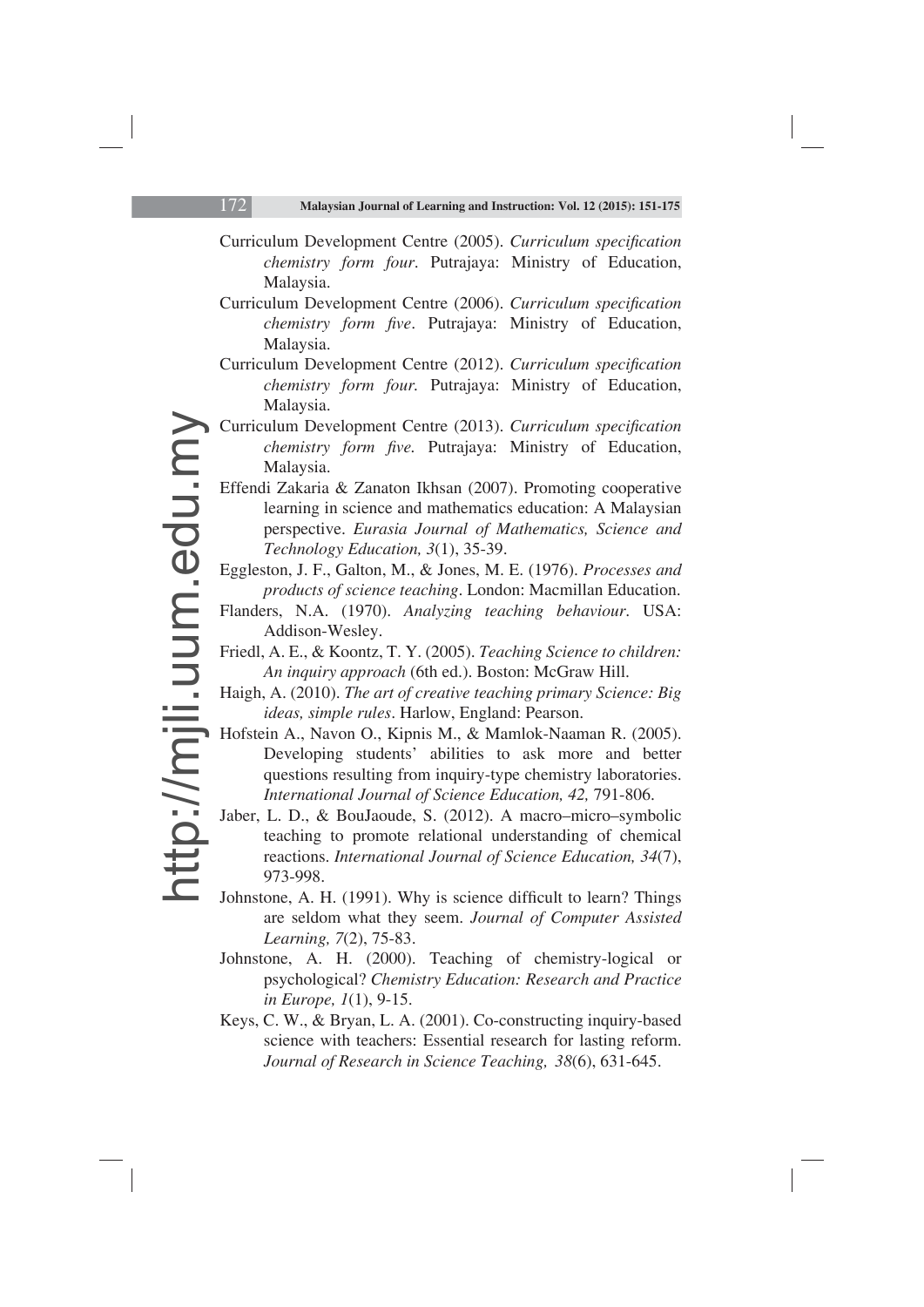- Limniou, M., & Papadopoulos (2011). Teaching strategies and procedures in chemical education based on blended learning. In. J.P. Henderson & A.D. Lawrence (Eds), *Teaching strategies*. New York: Nova Science.
- Llewellyn, D. (2005). *Teaching high school science through inquiry: A case study approach*. Thousand Oaks, California: Corwin Press.
- Llewellyn, D. J. (2011). *Differentiated science inquiry*. Thousand Oaks, California: Corwin Press.
- Lunetta, V. N., Hofstein, A., & Clough, M.P. (2007). Learning and teaching in the school science laboratory: An analysis of Research, Theory and Practice. In. S.K. Abell, & F.C. Lederman (Eds), *Handbook of research on science education*. Mahwah, NJ: Lawrence Erlbaum.
- Malamah-Thomas, A. (1987). *Classroom interaction*. Oxford: Oxford University Press.
- Martin, R., Sexton, C., Franklin, T., Gerlovich, J., & McElroy, D. (2009). *Teaching science for all children: An inquiry approach* (5th ed.). Boston: Pearson.
- Melville, W. and Bartley, A. (2010). Mentoring and community: Inquiry as stance and science as inquiry. *International Journal of Science Education*, *32*(6), 807-828.
- Ministry of Education (2002). *Surat Pekeliling Ikhtisas Bil. 2/2002: Pelaksanaan Sukatan Pelajaran Yang Disemak Semula Bagi Kurikulum Bersepadu Sekolah Rendah (KBSR) dan Kurikulum Bersepadu Sekolah Menengah (KBSM)*. 14 January 2002. Kuala Lumpur.
- Ministry of Education (2012). *Preliminary Report-Executive Summary Malaysia Education Blueprint 2013-2025 Foreword*. Retrieved 30 August, 2013 from http://www4. unescobkk.org
- Minner, D. D., Levy, A. J., & Century, J. (2010). Inquiry-based science instruction-What is it and does it matter? Results from a research synthesis years 1984 to 2002. *Journal of Research Science Teaching, 47*(4), 474-496.
- Mohamed Najib Abdul Ghafar (1997). *Access and success in higher education*. Skudai, Johor: Universiti Teknologi Malaysia.
- Mumba, F., Chabalengula, V. M., & Hunter, W. (2007). Inquiry levels and skills in Zambian high school chemistry syllabus, textbooks and practical examinations. *Journal of Baltic Science Education, 6*(2), 50-57.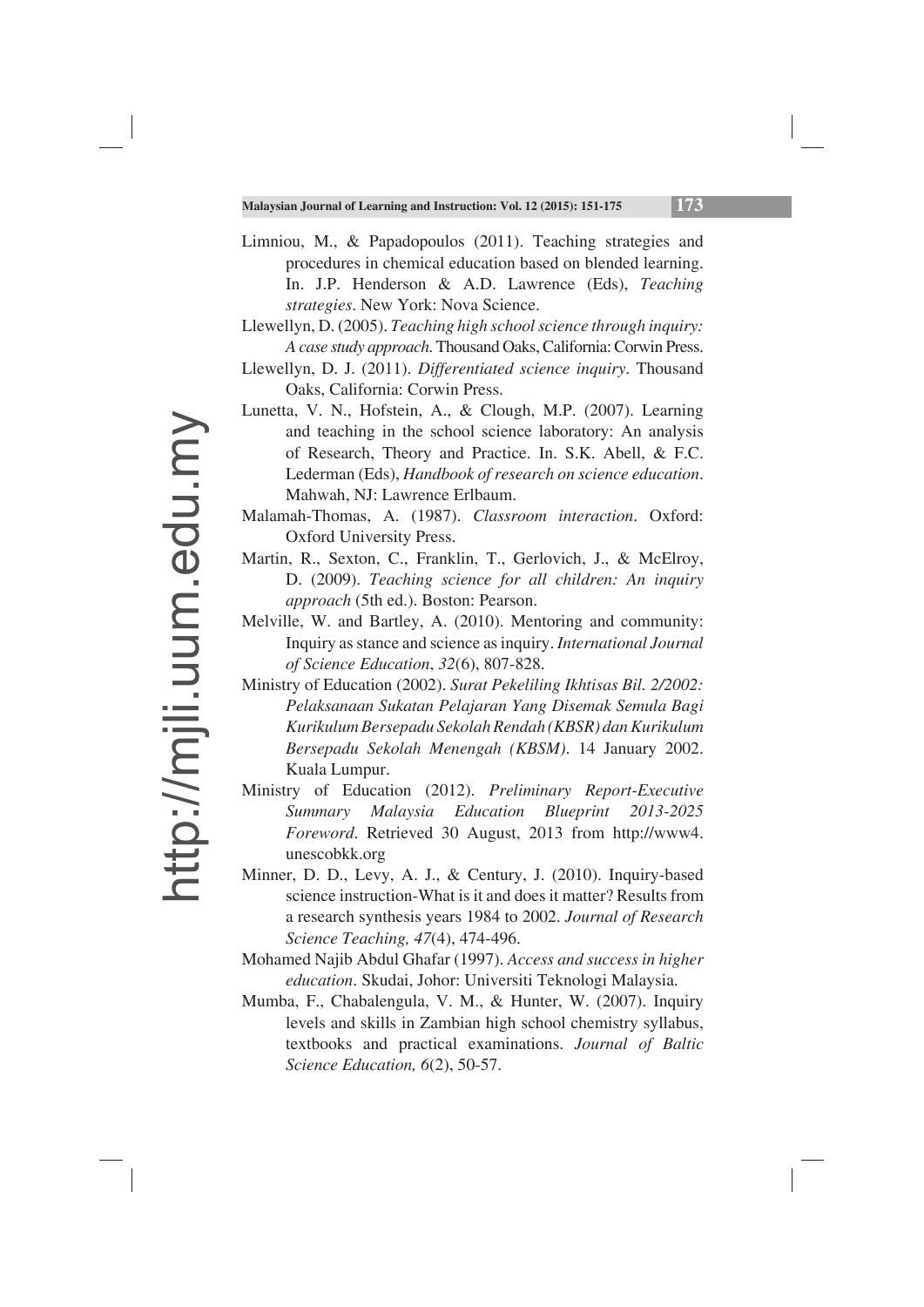- National Research Council (2000). *Inquiry and the National Science Education Standards: A guide for teaching and learning*. Washington, DC: National Academic Press.
- Ng, S.B. & Siow, H.L. (2003). Creating a thoughtful classroom: Teaching profile of science teachers in Malaysian secondary school. Paper presented in *International Conference of Science and Mathematics Education*. 14-16 October. Kuala Lumpur.
- Nisa, S., & Khan, A.A. (2012). Questioning practices in a social studies classroom: A case study from Pakistan. *International Journal of Social Science and Education, 2*(3), 474-482.
- Nor Aziah Abdul Manaf, Zuaini Ishak & Wan Nordin Wan Hussin (2011). Application of Problem Based Learning (PBL) in a course on financial accounting principles. *Malaysian Journal of Learning and Instruction*, *8*, 21-47.
- Noor Akmar Taridi (2007). *Pelaksanaan pendekatan inkuiri dalam pengajaran Sains secara eksperimen* (Unpublished doctoral dissertation). Universiti Kebangsaan Malaysia, Bangi.
- Nurfaradilla Mohamad Nasri, Zakiah Mohd Yusof, Shanti a/p Ramasamy & Lilia Halim (2010). Uncovering problems faced by science teacher. *Procedia Social and Behavioural Sciences, 9*, 670-673.
- Opara, J.A., & Oguzor, N.S. (2011). Inquiry instructional method and the school science currículum. *Current Research Journal of Social Sciences, 3*(3), 188-198.
- Po Lai Yin @ Foo Lai Yin (2011). *Pelaksanaan pendekatan inkuiri secara eksperimen dalam pengajaran dan pembelajaran Kimia di sekolah menengah* (Unpublished master project). Universiti Teknologi Malaysia, Johor.
- Rowe, M. (1974). Wait-time and rewards as instructional variables, their influence in language, logic and fate control: Part one - wait time. *Journal of Research in Science Teaching, 11*(2), 263-279.
- Rowe, M.B. (1986). Wait time: Slowing down may be a way of speeding up! *Journal of Teacher Education, 37*(1), 43-50.
- Simsek, P., & Kabapinar, F. (2010). The effects of inquiry-based learning on elementary students' conceptual understanding of matter, scientific process skills and science attitudes. *Procedia Social and Behavioural Sciences, 2*(2), 1190-1194.
- Sulaiman Ngah Razali (1998). *Pengajaran Sains KBSM*. Kuala Lumpur: Dewan Bahasa dan Pustaka.